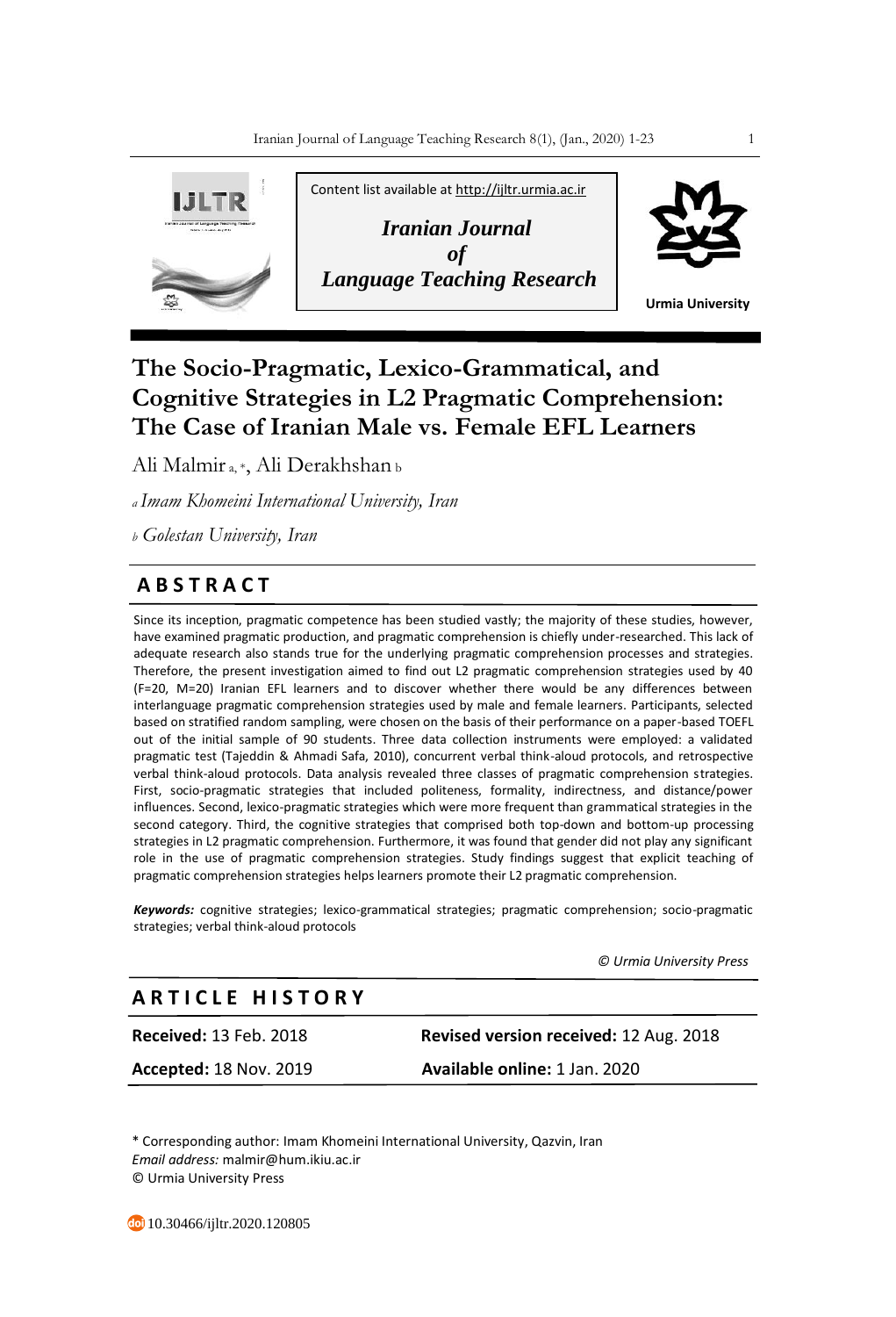## **Introduction**

Since its inception, interlanguage pragmatic competence (ILP) has received considerable attention in L2 studies. As Taguchi and Roever (2017) stated, interlanguage pragmatic competence is an L2 learner's dynamic, systematic, and variable knowledge of how to produce and comprehend the intended discoursal meanings in all authentic L2 sociocultural contexts. Bardovi-Harlig (2015) illustrated the nature and content of interlanguage pragmatic competence, asserting that it encompasses L2 learner's or speaker's knowledge of pragmalinguistic forms and sociopragmatic norms. In her definition, the forms are the linguistic patterns that are socially appropriate to convey or understand an intended meaning and to perform a social act through the target language. The norms include L2 speaker's awareness and recognition of the social norms which are acting indirectly on socio-pragmatic forms and exert a direct influence over the choice of lexicon and grammar of these forms based on the features of the context.

Many researchers have studied ILP competence in the last two decades in Iranian EFL context (e.g., Derakhshan & Arabmofrad, 2018; Derakhshan & Eslami, 2015; Tajeddin & Malmir, 2014, 2015) and other EFL/ESL contexts (Bardovi-Harlig, 2005, 2013a, 2015; Barron, 2003; Kasper, 2001; Kasper & Rose, 2002; Taguchi, 2003, 2009, 2011, 2015, 2017). These typically cross-cultural studies have investigated the acquisition of L2 pragmatic components and aspects such as the production of different speech acts (especially requests, apologies, and refusals), politeness patterns, distance and power, and gender-based effects. A review of the available literature reveals that the majority of these studies have focused on pragmatic production (Bardovi-Harlig, 2013b; Barron, 2003; House, 2003; Matsumura, 2003; Rose, 2000; Schauer, 2004, 2005; Taguchi, 2014) and that a few studies have been done on the nature of pragmatic comprehension and its underlying processes.

As far as pragmatic comprehension is concerned, only a handful number of reliable studies can be referred to (Kasper, 1984; Taguchi, 2003, 2005, 2011; Takahashi & Roitblat, 1994). Iranian EFL context is not an exception and few studies have been done on L2 interlanguage pragmatic comprehension (e.g., Birjandi & Derakhshan, 2014; Derakhshan & Eslami, 2020). Moreover, these studies mainly examined the degree of comprehension based on the learners' answers, and only a few explanatory studies investigated the processes or strategies in L2 pragmatic comprehension. Taguchi is the key researcher in exploring L2 pragmatic comprehension in a series of studies (Taguchi, 2003, 2005, 2008a, 2008b, 2009, 2013). Even, most of Taguchi's studies are descriptive as well, and the nature and the mechanism of processes and strategies involved in L2 pragmatic comprehension are an under-researched gap in the recent pragmatic literature. If we find out what the nature of pragmatic comprehension and underlying processes/strategies used by L2 learners are, it will be easier to help these learners develop their pragmatic competence. Therefore, the current research was conducted to shed light on interlanguage pragmatic comprehension strategies that L2 learners reported in an EFL context.

## **Literature Review**

Pragmatic competence means the ability to produce and comprehend intended meanings in any authentic discourse encounter based on the features of the situational context (Taguchi, 2017). As Kasper and Rose (2002) pointed out appropriately, pragmatic production is intricately interwoven into pragmatic comprehension and none can operate independently. According to Taguchi (2013), pragmatic comprehension is the L2 learner's capability to reconstruct, interpret, and understand other interlocutors' intended intentions on the basis of the shared knowledge of the world, sociolinguistic knowledge, interactional competence, and the various dynamic dimensions of the context. Taguchi (2013) maintained that the main concern in L2 ILP comprehension is that the propositional meaning is not always the transferred meaning because of some hidden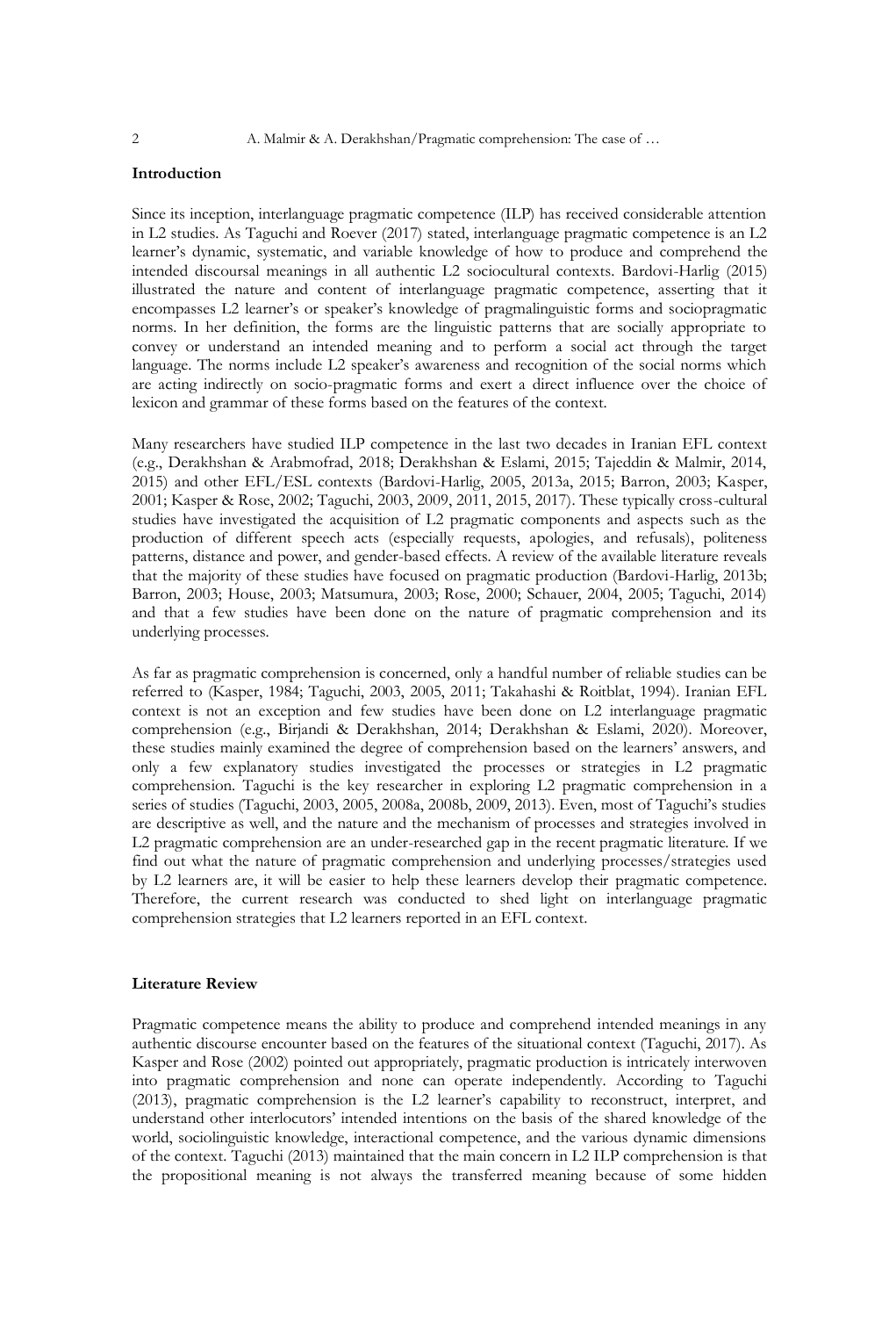underlying processes which are involved in pragmatic comprehension on behalf of the interactants. Pragmatic comprehension is multifaceted because there are some nonlinear cognitive, social, linguistic, cultural, and pragmatic processes that determine the comprehension, reconstruction and interpretation of the intended meanings in discourse (Taguchi, 2009). Garcia (2004) maintained that pragmatic comprehension refers to the comprehension of pragmatic meaning through the spoken discourse during authentic interactions with native or competent non-native speakers of the L2.

In comprehending pragmatic meanings, the mind is engaged in a chain of simultaneous and multidimensional interactions with the dimensions of the context of situation. Both mind and context are highly dynamic and change drastically as their variables continuously vary. These moment-by-moment and active mechanisms are hard to grasp, conceptualize, and formulate. Pragmatic comprehension, therefore, is not vividly observable and studying it is more difficult compared to pragmatic production (Taguchi, 2011). That is the reason why most of the studies in L2 pragmatics have investigated learner's pragmatic production and a scant number of studies have been conducted on pragmatic comprehension. Here, some of these pragmatic comprehension studies are briefly reported and scrutinized.

Some pragmatic comprehension studies have examined whether L2 learners can precisely understand the implied meaning or not (Taguchi, 2002, 2005, 2009, 2013; Taguchi, Gomez-Laich, & Arrufat-Marqués; 2016; Taguchi, Li, & Liu, 2013). Taguchi (2002) studied how the pragmatic meaning in indirect replies is comprehended by EFL learners with different proficiency levels and found that generally the higher the proficiency levels of language learners, the better their pragmatic comprehension would be. Taguchi (2003, 2011) investigated how L2 Japanese learners of English comprehended implied meaning in implicatures. She found that pragmalinguistic knowledge was the first source of comprehension. Contextual cues such as temporal and spatial features were the second useful aids, and the social relevance i.e. sociopragmatic norms were the third type of cues that helped learners comprehend the implicatures as rather difficult pragmatic elements. Likewise, Taguchi et al. (2016) examined the comprehension of indirect pragmatic meaning across indirect refusals, indirect opinions, and ironies in Spanish as an L2 and revealed that learners understood indirect opinions more accurately and more quickly than direct opinions, and ironies. The results of the conducted retrospective verbal interview indicated that learners utilized various linguistic, non-linguistic (sociocultural), and contextual cues to decipher the indirect pragmatic meaning.

Another group of studies in L2 pragmatic comprehension investigated the role of internal (learner) and external (social) variables (Bouton, 1994; Perez, 2017). Bouton (1994), for example, explored pragmatic comprehension by investigating the developmental aspect of pragmatic comprehension and found that ESL learners' overall ILP comprehension improved over time as the learners stayed in the target language community for longer time periods. In an extensive study, Perez (2017) investigated pragmatic comprehension of English refusals by Spanish-English bilinguals versus native English speakers. Her study revealed that both pragmatic production and comprehension were influenced by variables such as the length of study-abroad stay in the L2 community, directness and indirectness, politeness issues, speed of lexical access, and working memory. Mostly, native English speakers outperformed the Spanish-English bilinguals across all variables. Bilinguals with short L2 community stay, for example, could not comprehend indirect refusals with upgraders (those politeness strategies that increase the force of the effect an utterance may have on the interlocutor) or downgraders (those politeness markers that tend to reduce the effect of a face-threatening speech act) as effectively as their native speaker counterparts with larger residency did. Politeness issues also affected the comprehension of indirect requests. The native speaker's refusal comprehension also correlated with the speed of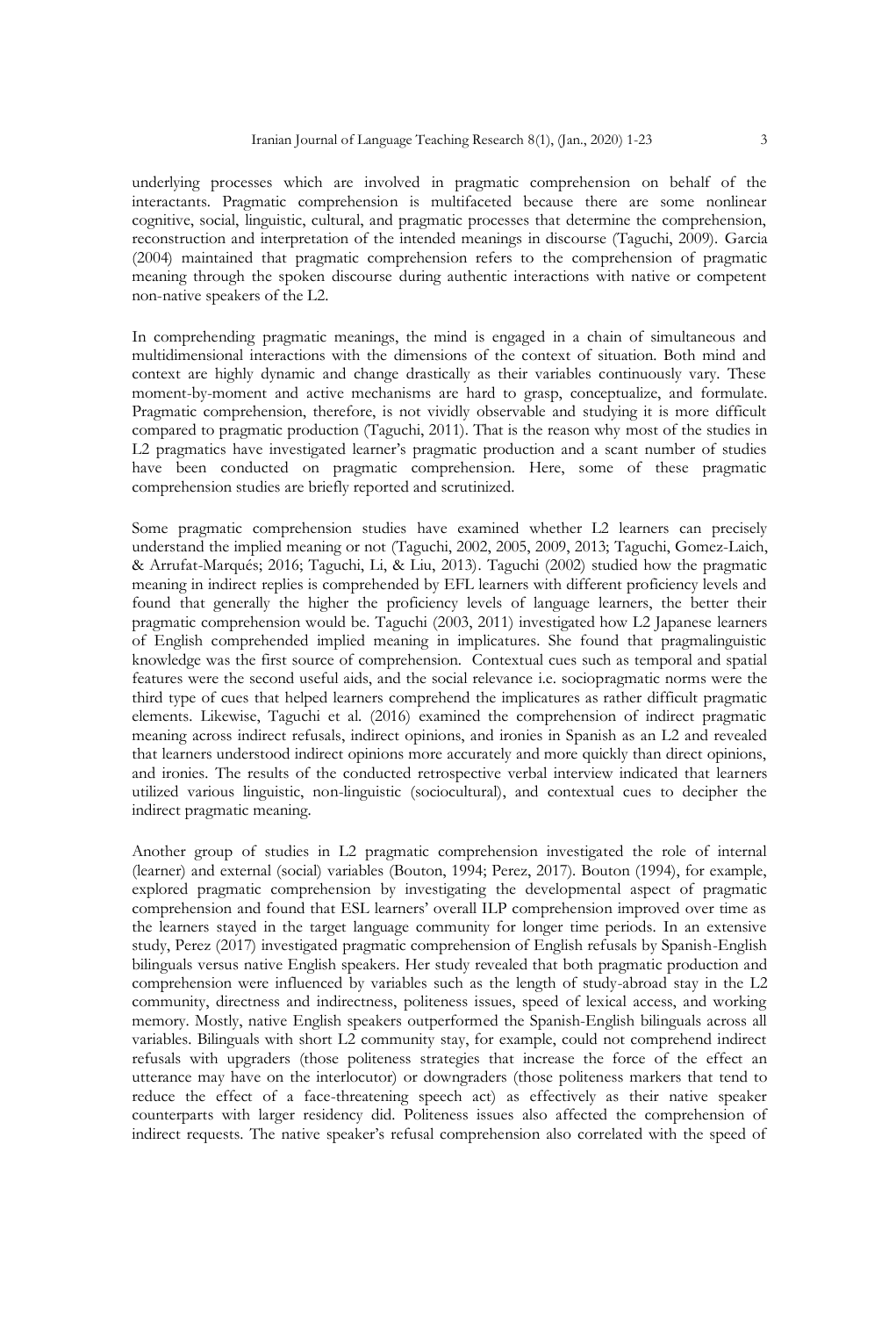lexical access and effectiveness of the working memory compared to that of the bilingual counterparts.

Most of the pragmatic comprehension studies have focused on comprehension accuracy, specifically the knowledge aspect of pragmatic competence until recently. However, Taguchi's (2007) outstanding study attempted to explore the development of fluency i.e., speed alongside accuracy in pragmatic comprehension, showing that there was no significant relationship between L2 proficiency and pragmatic comprehension speed. Furthermore, the study showed that lexical access speed had a significant relationship with accuracy. Accuracy and pragmatic comprehension turned out to have no meaningful relationship.

A branch of studies has shown that oral or written pragmatic comprehension demands both linguistic knowledge and situational knowledge including knowledge of participants, the target topic, physical setting, body language, nonverbal behavior, and knowledge of the world that is shared by interactants (e.g., Kelly, 2001; Krultaz, 2018; Shardakova, 2016). The results of Kelly's (2001) study demonstrated larger sources of clues beyond the verbal message and the sentence level are required for successful pragmatic understanding. Regarding oral pragmatic comprehension, Corsetti's (2014) study highlighted the centrality of both linguistic and sociocultural clues and knowledge, and supported the use of the strategies-based investment for enhancing both listening and interlanguage pragmatic comprehension. Krultaz (2018) pointed out the priority of oral and written pragmatic comprehension over pragmatic production and argued that collateral interrelationships of both pragmatic skills and pragmalinguistic skills are "responsible for the ability to correctly interpret, select, and utilize speech act strategies, which are conventionally, socially, and culturally determined" (p. 7).

Another group of pragmatic studies dealt with cognitive processes underlying pragmatic comprehension. They revealed that top-down processing which contains shared knowledge of the world by interactants and bottom-up processing including lexico-grammatical features of the communicative acts are important in understanding implicatures and the trend of utterances in a piece of oral or written discourse. Garcia (2004) inspected the recognition levels of L2 speech acts among low and high proficient L2 Spanish learners (NNS) and native English speakers (NS). The study groups' recognition capacities were measured in authentic conversations selected from an academic spoken corpus. Through answering a listening comprehension task, both groups of NSs and NNSs were asked to detect various forms of L2 speech acts including requests, suggestions, corrections, and offers. Garcia' (2004) investigation sought to check whether there was any significant relationship between L2 learners' proficiency levels and their extent of accurate pragmatic comprehension and to probe the role of non-conventional linguistic characteristics and contextual knowledge on participants' skill to detect and locate the aforementioned L2 speech acts. Garcia' (2004) investigation indicated that contextual information and linguistic facets like the stated agent, lexical indicators, false starts, and use of simulations could interact with the type of the speech act to explain the pragmatic comprehension. By specified agent, she meant the cause or the initiator of the intended speech act that is a contextual factor. Who the initiator of the discourse is and why a certain chain of speech acts is utilized can influence both the production and comprehension of any act. Lexical markers in Garcia's (2004) study refer to the choice of words based on the type of situation (e.g. its formality and informality). Finally, false starts are those incomplete speech acts that the interactants try to express but are not finished due to the pragmatic competence deficiencies of the involved parties, pragmatic misunderstandings, and/or dynamism of the discourse context.

The developmental patterns and learning strategies in interlanguage pragmatic comprehension have been also the target of extensive research (e.g., Bouton, 1994; Lee, 2010; Longobardi, Lonigro, & Laghi, 2017; Loukusa, Leinonen, & Ryder, 2007; Matsumura, 2003; Taguchi, 2014). Lee (2010), for instance, examined the developmental patterns in the interlanguage pragmatic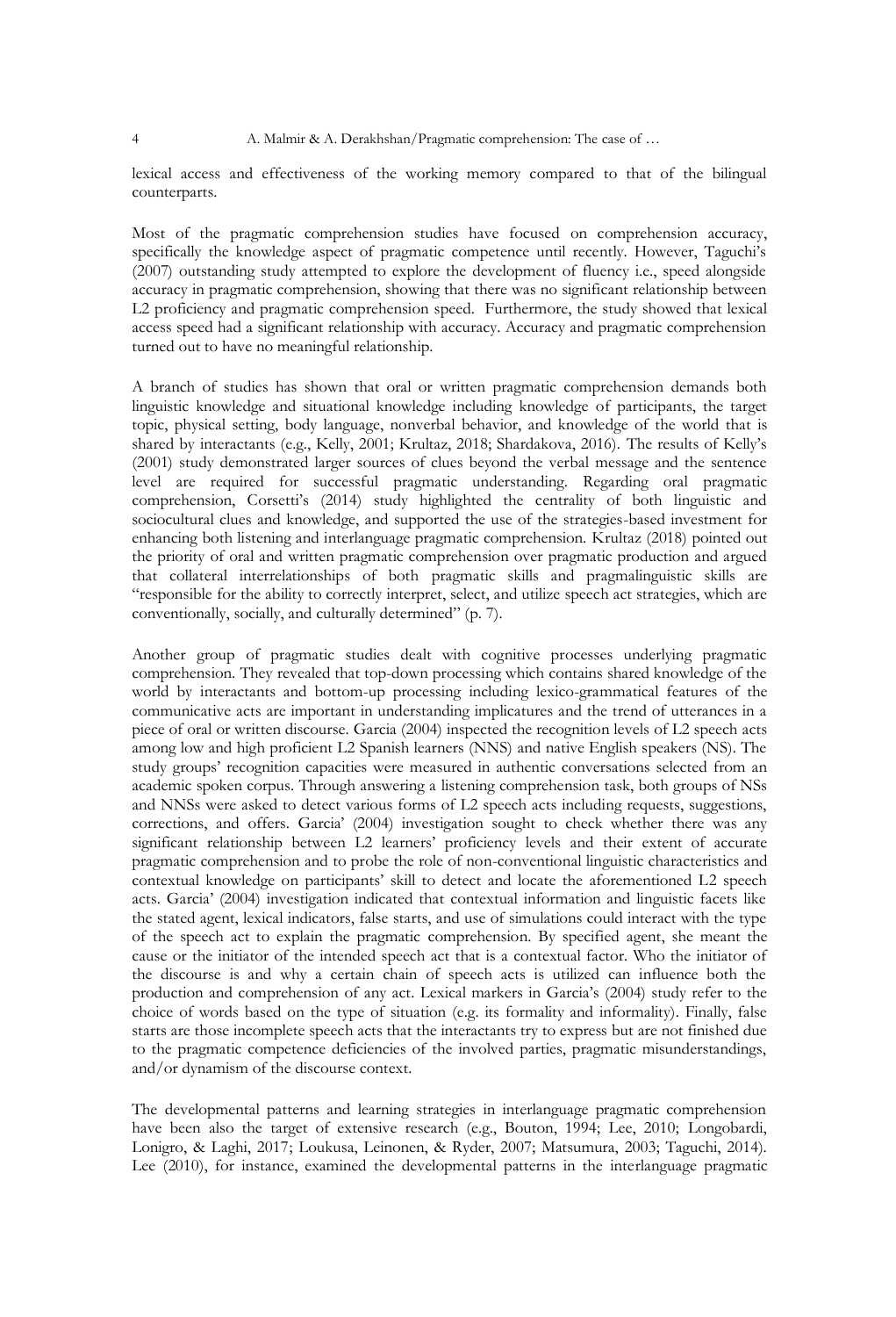comprehension of young Chinese EFL learners. She found that young learners' comprehension of direct and indirect speech acts (refusals, apologies, requests, compliments, and complaints) increased longitudinally; however, this progress was less for indirect speech acts. According to Lee (2010), these young learners mentioned that they relied on the literal and semantic meanings of the speech acts for pragmatic comprehension in their earlier stages of L2 learning. Accordingly, these learners faced difficulty in comprehending indirect speech acts that demanded higher sociopragmatic awareness and focus on the aspects of the situational context. Over time, as students grew older and increased their L2 learning experience, they also acquired to rely on other factors such as the speaker's intention and contextual clues to comprehend both direct and indirect speech acts. Loukusa et al. (2007) also reported that a stronger capacity to utilize contextual information in interlanguage pragmatic comprehension is related to age and maturation.

Generally speaking, most of the studies in L2 pragmatics have investigated L2 learners' pragmatic production and less research has been conducted on pragmatic comprehension. Moreover, this limited body of research on interlanguage pragmatic comprehension studied topics such as the accuracy or speed of comprehension, age and other developmental issues, directness and the degree of pragmatic comprehension for different speech acts, the comprehension of implicatures and ironies, and the role of learner and external variables such as proficiency level and the length of stay in the L2 community. Even though a minority of these studies examined some of the processes and strategies involved in L2 pragmatic comprehension as their secondary focus, none of them comprehensively explored the patterns, processes, strategies, and their relationships with the cognitive, social, and cultural dimensions in L2 pragmatic comprehension nor did they provide a classification of these comprehension processes and strategies.

Furthermore, a walkthrough of the studies on the role of gender in L2 interlanguage pragmatics reveals two striking points. First, they have treated gender mostly as a biological factor that opposes the more realistic view toward gender, i.e. gender as a sociocultural trait (Taguchi & Roever, 2017). Second, the majority of these studies address pragmatic production (Ross & Kasper, 2013; Taguchi, 2013, 2015). As aforementioned, pragmatic comprehension is an underresearched area in SLA and accordingly learner and external variables that play a part in L2 pragmatic comprehension and its underlying processes are not sufficiently inspected as well (Taguchi, 2011). Due to the scarcity of research in this domain, Taguchi (2017) has called for extensive explanatory and qualitative studies on learner, contextual, and social variables that exert substantial influences over pragmatic comprehension. No outstanding study can be referred to about the role of gender in pragmatic comprehension and pragmatic comprehension strategies so far (Bardovi-Harlig, 2013a; Taguchi et al., 2013). Filling this research gap about the use of pragmatic comprehension strategies by male versus female L2 learners was the motivation for conducting the present investigation.

## **Purpose of the Study**

Understanding mechanisms, processes, and strategies involved in interlanguage pragmatic comprehension is a very important research gap that has remained understudied so far. Knowing such possible procedures and strategies can help L2 teachers tailor better instructions for pragmatic comprehension development. In addition, gender in its socio-psychological view (as claimed by Kasper & Rose, 2002) is a factor that can likely affect pragmatic comprehension in general and the pragmatic comprehension strategies in particular and therefore, it was included in the present research. Because of the significance of knowing such pragmatic comprehension strategies, on the one hand, and the scarcity of studies in this domain, on the other hand, the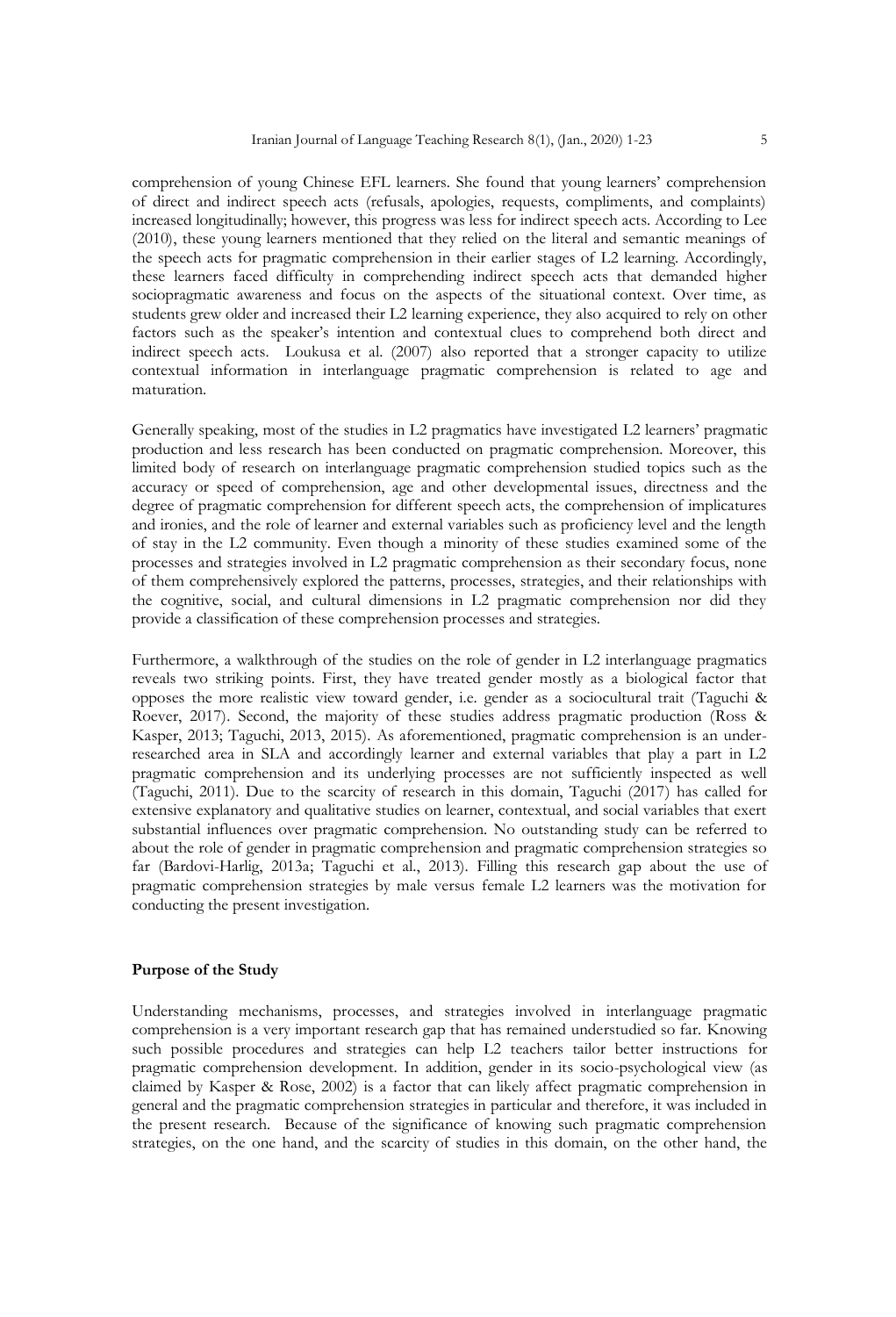#### 6 A. Malmir & A. Derakhshan/Pragmatic comprehension: The case of …

current investigation was launched to identify the strategies used by Iranian EFL learners in their L2 pragmatic comprehension. The research questions which this study specifically intended to answer are as follows:

- 1) What are the frequently used interlanguage pragmatic comprehension strategies by Iranian EFL learners?
- 2) Are there any significant differences between different types of interlanguage pragmatic comprehension strategies used by Iranian EFL learners?
- 3) Are there any significant differences between interlanguage pragmatic comprehension strategies used by male vs. female Iranian EFL learners?

## **Method**

#### *Participants*

The sample comprised 40 students majoring in English Language Translation and English Language Teaching at Imam Khomeini International University, Qazvin. The age of the participants varied from 18 to 26 (M=20.9, SD=2.9). Regarding the year of study, the participants contained juniors (35 %) and seniors (50 %), and graduate students (15%). The average number of courses successfully passed by the participatory students ranged from 5 to 8. Their mother tongues were Persian, Turkish and Kurdish and they were from different social strata. Out of the initial sample of 90 students, forty (20 females and 20 males) learners were homogenized and selected on the basis of their performance on a paper-based TOEFL test. The learners' answers were corrected based on the rubrics given for scoring TOEFL test (provided by EST website) by the researchers with the help of a professional TOEFL rater. Those learners who scored above the mean  $(X \ge 525)$  were selected for the current study.

#### *Instruments*

## *Multiple-Choice Discourse Completion Test (MDCTs)*

In order to gather the required data, a previously validated Interlanguage Pragmatic (ILP) test developed by Tajeddin and Ahmadi Safa (2010) was used. This interlanguage pragmatic test has acceptable reliability  $(r=87)$  indices based on the previous studies in Iran (e.g. Malmir, 2015; Tajeddin & Malmir, 2014, 2015) and this research for the advanced EFL learners. The test includes 16 items. Each item consists of a context in which a two to six-lines conversation between the interactants is taking place, and three choices are listed at the end. One of these alternatives is the most appropriate option, considering all the pragmatic dimensions of the situational context. The given contexts range from very informal ones to the really formal situations involving different speech acts such as apology, disagreement, request, complaint, and invitation. The vocabulary, grammar, and the needed socio-pragmatic knowledge are suitable for advanced levels. The sentences in the referred interlanguage pragmatic test were originally produced by native speakers of English and less modification was done on it by the test developers. All the multiple-choice discourse completion test (MDCT) items showed IF indices between the standard range of .37 and.50. The ID indices for all the 16 items were greater than .45 and less .90, demonstrating the dependability of this multiple-choice discourse completion test to assess learners' pragmatic comprehension.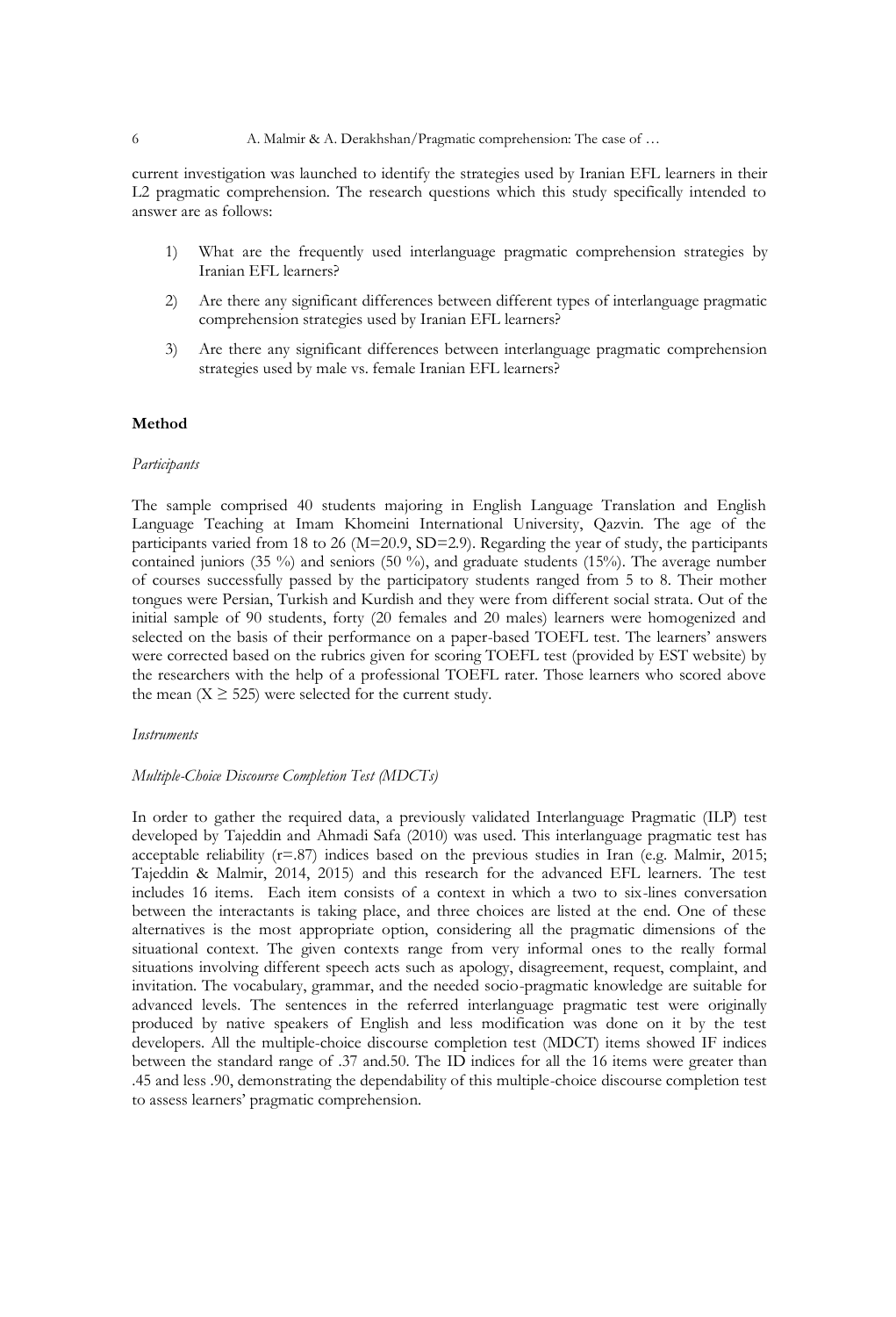#### *Think-Aloud Verbal Protocols*

Verbal protocol analysis (VPA) has become popular as a methodology to uncover psychological processes that a person goes through to perform a task in EFL/ESL studies. According to Schauer (2009), there are two types of verbal protocols that are known as think-aloud protocols as well: *concurrent and retrospective verbal protocols.* Based on Woodfield (2008), the *concurrent verbal protocols* are applied to gather deeper insights into the hidden and unobservable learning processes in the minds of the participants while they are completing a target research task; however, *retrospective verbal protocols* are administered when the research task has been finished by the learners (Cohen & Olshtain, 1993; Felix-Brasdefer, 2008; Park, 2009). It should be noted that these verbal protocols are mainly used with other data collection instruments such as non-interactive and interactive production tasks in L2 pragmatics research to provide broader insights about the underlying processes and phenomena (Taguchi & Roever, 2017). Such a balanced combination of verbal protocols and productive measures helps the researchers gain a more thorough and realistic picture of the pragmatic knowledge.

Moreover, these verbal protocols assist the researchers in gleaning invaluable information about the other pragmatic choices made by L2 learners and to trace the patters and reasons that propelled the L2 learners to abandon other choices and select or produce a particular choice. Hence, as asserted by Ross and Kasper (2013), using the concurrent verbal protocols leads the researchers toward realizing the pragmatic or linguistic considerations that shaped learners' choices and preferences.

The main drawback of the concurrent verbal protocols as pointed out by Kasper and Roever (2005) is that they "may produce reactivity, that is, they may interfere with doing the task" (p. 329). However, the retrospective verbal protocols do not expose this shortcoming because they are conducted after the task and the learners do not feel the pressure of the task and even if they want they can listen to or watch their own performances to recall more about their pragmatic experience. Nevertheless, one of the major weaknesses of the retrospective verbal protocols is the passage of time because they are employed after the completion of the research task and they are influenced by forgetting processes.

The semi-structured interviews into participants' pragmatic comprehension strategies were also followed by a retrospective report, increasing the duration of the data collection procedure. The interview included ten short questions for each item on the multiple-choice discourse completion test (ILP Test). The content of these questions was developed based on the main concepts in interlanguage pragmatic theory and a few earlier studies on the nature of pragmatic compression (Taguchi, 2003, 2005, 2007, 2008b, 2009, 2013), including pragmatic meaning, the role of cotext and context, politeness theory, relevance theory, Grice's (1975) maxims, power and distance, use of socially acceptable vocabulary and structures, and the speech act theory. These questions were operationalized, postulated, revised, and later scored through negotiations with two native speakers of English who teach interlanguage pragmatics and discourse at American State Universities. The use of native speaker raters obviated the problems which are inevitably attached to non-native speaker's pragmatic judgments such as experience inadequacy, ineffective L2 pragmatic competence, and lack of necessary cross-cultural knowledge about the nature of speech (Alemi & Khanlarzadeh, 2016). Other test features including the item and whole test characteristics were meticulously checked as required by testing and assessment guidelines (see Bachman & Palmer, 2010; Sadeghi & Abolfazli Khonb, 2015).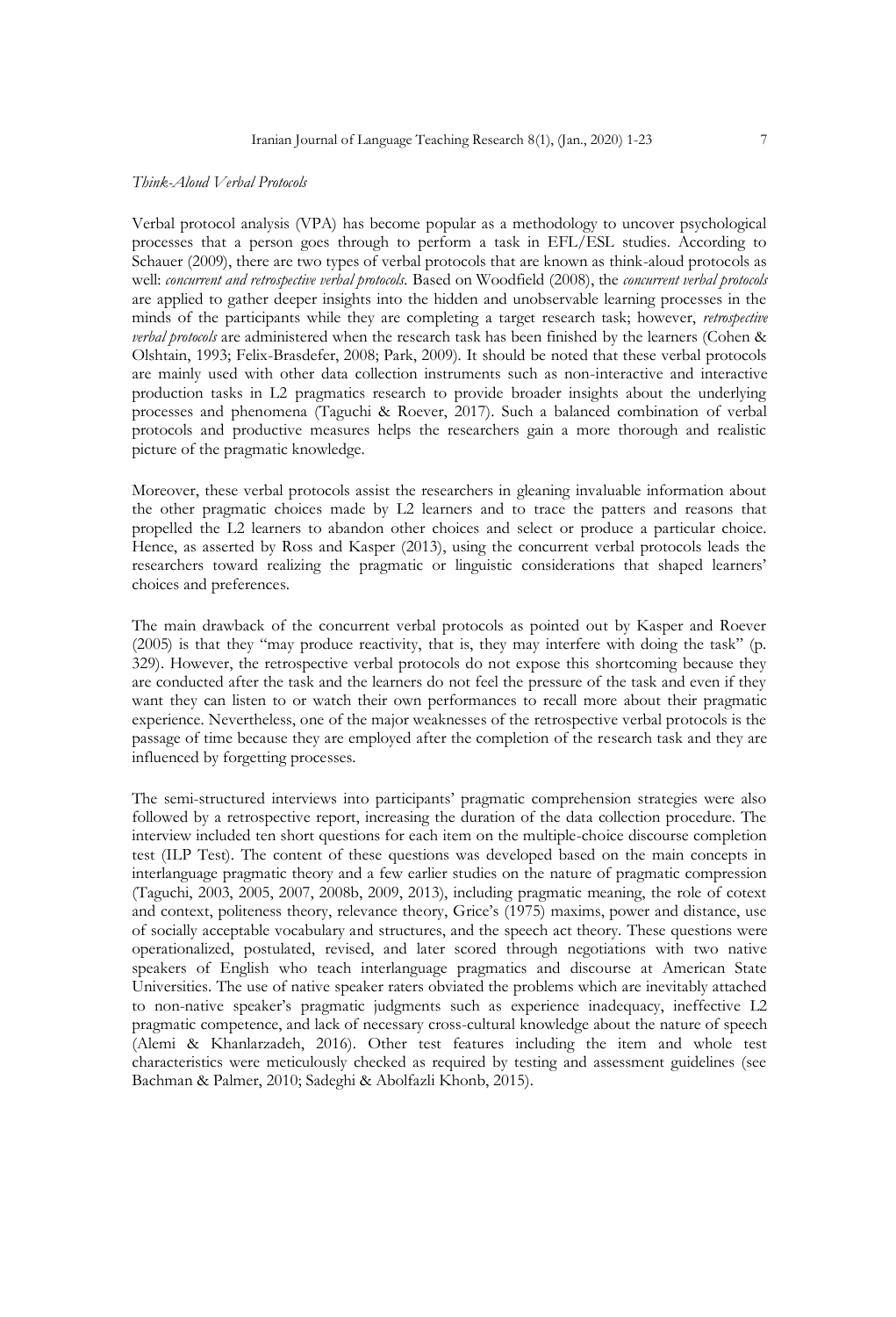## *Data Collection Procedure*

For gathering the needed data, a multiple-choice discourse completion test (The ILP Test) was given to participants and they were asked to answer the items individually. Simultaneously, participants' think-aloud protocols during answering each item were recorded using an MP3 recorder or a PC in the language lab of Imam Khomeini International University, Qazvin. That is, the study used "concurrent verbal protocols" as the main data collection instrument. This procedure was done for each item to the end of the test. The learners were required to verbalize why they chose a special option and why they rejected the two other choices. The verbal protocols were initiated and controlled by the researcher to better cater into the manifold dimensions of participants' pragmatic comprehension strategies. Learners were asked to express all interlanguage pragmatic strategies they used to choose one option as the most appropriate one but not the two others. Accordingly, verbal protocol recordings (VPRs) were somehow lengthy. They ranged from 10 to 40 minutes. In fact, some participants were more cooperative and they talked about all pragmatic comprehension strategies in detail but other participants were more introvert and, hence less interactive, especially when their voices were recorded. The length of the VPRs had a mean of 14 minutes (MvPR  $= 14$ ) and a standard deviation of 3.5 (SDvPR  $= 3.5$ ). The VPRs were recorded in a period of one month because of the coincidence of the project with final-term examinations. A few VPRs were totally excluded because of poor performance, voice quality, and other intruding distractions.

## *Intercoder Reliability*

Intercoder reliability for the participants' answers in concurrent and retrospective think-aloud verbal protocols was achieved through the judgments given by two raters who were native speakers of American English. Consistency among the two raters' judgments was established through Cohen's kappa ( $x = .82, 95\%$  CI, .671 to .923,  $p < .05$ ) and Krippendorff's Alpha (Kalpha = .83 95% CI, .772 to .951,  $p < .05$ ) that were calculated utilizing SPSS and ReCal programs, respectively. Cohen's kappa value of .82 and Krippendorff's Alpha of .83 showed a strong and dependable agreement (Hallgren, 2012, Hayes, 2007) between the two raters' subjective judgments.

#### *Research Design*

The present research was a descriptive mixed-method research in Dörnyei's (2007) sense of this term. That is, it sought to "describe naturally occurring phenomena without experimental manipulation" and had a "narrower scope of the investigation" (p. 124). The study used both quantitative and qualitative procedures in two subsequent stages. The first stage was audio verbal protocol recordings taken from think-aloud verbalizations of EFL learners talking about their comprehension of different speech acts in English. The second stage was a detailed description of interlanguage pragmatic comprehension strategies found in the data, including quantification of some aspects of them. The pragmatic comprehension strategies mentioned by learners in concurrent think-aloud verbal protocols were audiotaped while they were answering a multiplechoice discourse completion test. After finishing the test and concurrent VPRs, another short qualitative step was taken during which the participants were enquired to think retrospectively and talk about their pragmatic comprehension strategies during completing the MCDT and their past language learning experience. The audiotaped VPRs were carefully listened to and meticulously transcribed.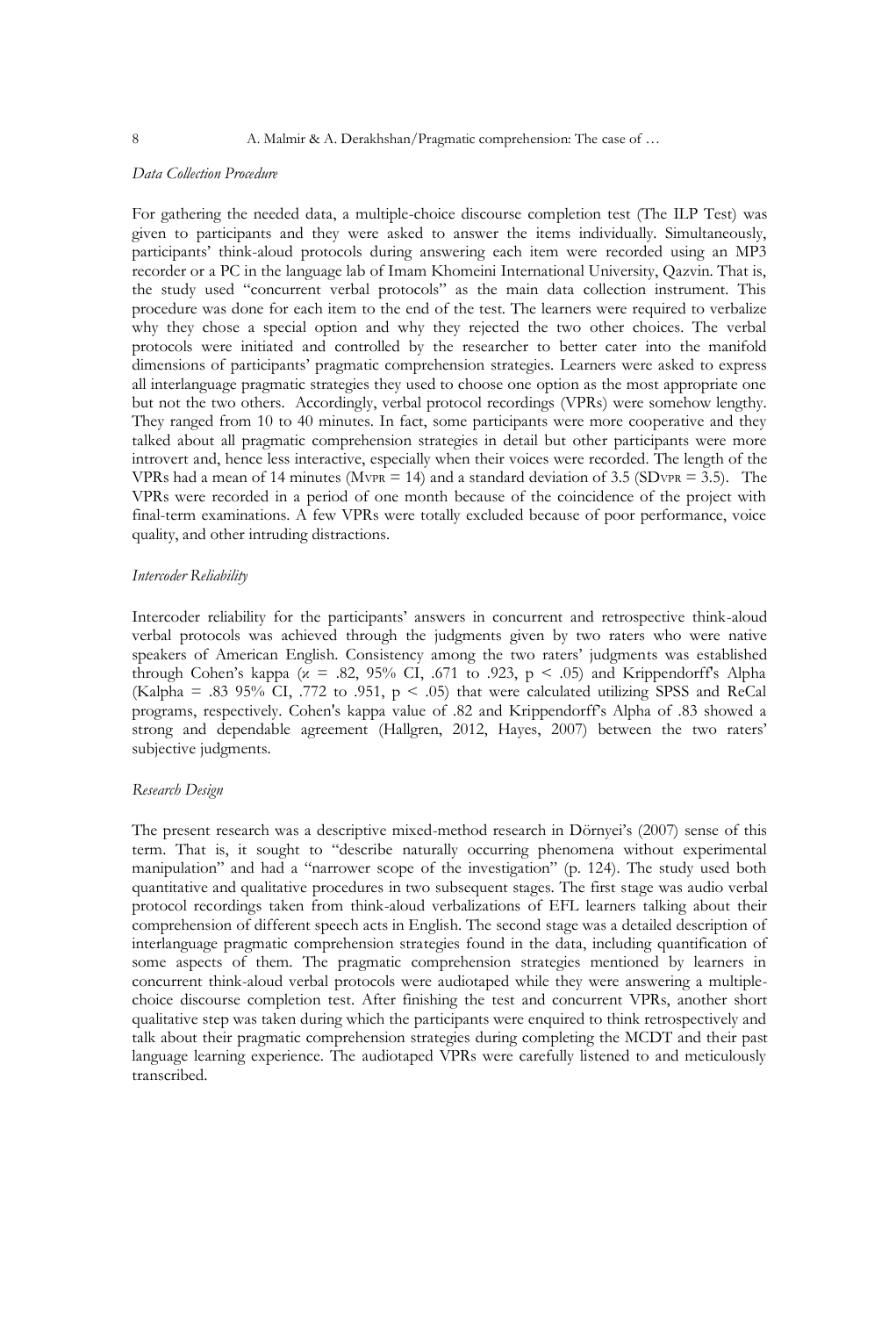## *Data Analysis*

This research used a mixed-method research design through concurrent triangulation since it collected the qualitative and quantitative data simultaneously. Then, the elicited strategies were codified, segmented, compared, and finally classified into three groups of strategies. Similar words or phrases cited by the participants and content resemblance were two salient techniques that helped the researchers categorize the elected strategies into the same classes of themes. For example, Tina (pseudonym) chose option c for Item 3:

**Context:** Driving in a highway, you suddenly notice that your speed is 110 miles which is far beyond the speed limit (90) and the police are chasing you. They ask you to stop. The police officer comes over and is to punch your driving license.

**Police officer:** Sir I'm sorry to tell you that you were speeding up over 120 miles.

**You (Driver):** ………………………………………………………

- a. Wow, 120. Don't make me laugh! I wasn't!
- b. Don't you think that you are exaggerating a bit!
- c. I'm not sure if I agree on 120.

In her concurrent VPR, she told the researchers that "*The reason I chose choice c is that it is politer; actually, I as a driver has not the power to mock at the police by expressing my disagreement and complaint that way. Using words and expressions such as 'don't make me laugh!', "exaggerating" are not appropriate when you have disregarded driving rules and the police may fine you…The meaning of the sentences especially in the form of question tags such as 'Don't you…' are not helpful when you are caught by the police on your way... ."* After the test, Tina was asked to talk about her reasons for choosing those answers and she added: "*Through watching movies and TV series, I learned that politeness is also a very basic feature in everyday conversations especially in formal situations, when the person you are talking to is not a close friend…* ."

Tina's used strategies (i.e., politeness considerations, power relations and asymmetrical distance between her and the police) in this case, for comprehending the pragmatic meaning. These pragmatic features were put under the class of sociopragmatic strategies. The second class of strategies pertained to linguistic or lexico-grammatical ones (as named by this study) which were under the influence of the first group of strategies. Cognitive strategies were those related to activating shared knowledge of the world (bottom-up processing) and encoding the pragmatic information from the contextual clues. Of course, this procedure was completed for all the 16 items for each participant and their answers were analyzed, codified, and segmented. Then the elicited strategies, i.e., sociopragmatic, lexico-grammatical, and cognitive strategies were compared across all items and all participants several times to have the final classification. Some subcategorical classifications were also made for each type of these three strategies (See Tables 2 to 4 in the next part).

## **Results**

The study examined interlanguage pragmatic comprehension strategies used by Iranian EFL learners. Verbal reports were collected from Iranian L2 learners of English engaged in answering a previously validated *multiple-choice discourse completion test (MDCTs)* on speech acts. The performances of the participants on the MDCT are summarized in Table 1: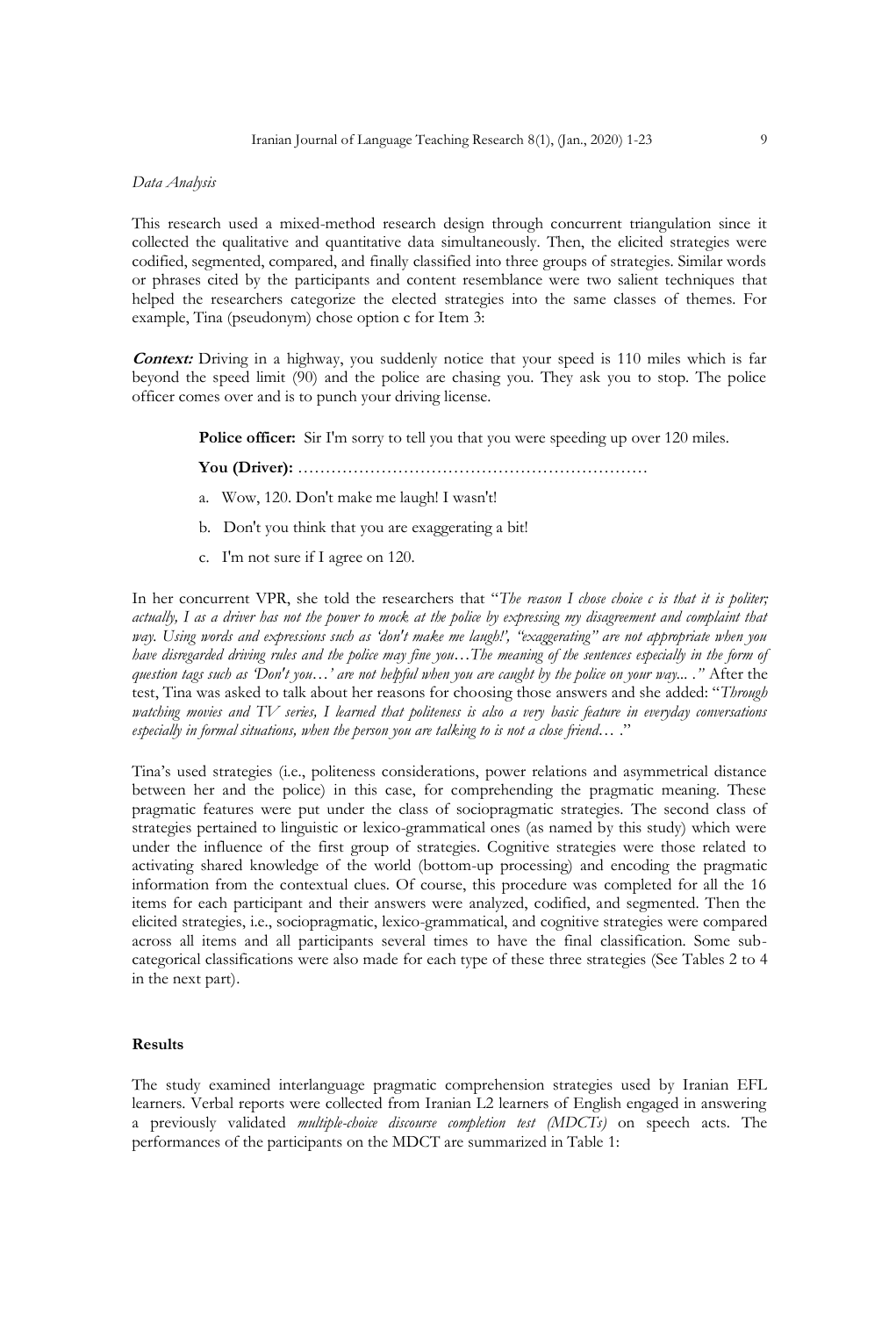| Participants |    | Mean  | SD   | Minimum | Maximum |
|--------------|----|-------|------|---------|---------|
| Female       | 20 | 13.70 | 2.21 |         | 10      |
| Male         | 20 | 14.20 | 2.41 | 10      | 16      |
| Total        | 40 | 13.90 | 2.30 |         | 16      |

| Table 1 |                                                                                  |  |  |  |  |
|---------|----------------------------------------------------------------------------------|--|--|--|--|
|         | Descriptive Statistics for the Performances of the Participants on the MDCT Test |  |  |  |  |

Because direct observation and categorization of pragmatic comprehension strategies were not possible, they were extracted through learners' concurrent and retrospective think-aloud verbal protocols while they were answering an MDCT Test. The mean scores for male and females' ILP performances are 13.7 and 14.2 (out of a total score of 16), respectively. And the total sample's ILP performance mean score is 13.90 with a standard deviation of 2.30. Such a high mean score for the whole sample (and also for male vs. female learners) with low standard deviation values indicated that the advanced EFL learners who participated in this study had developed effective pragmatic knowledge and hence pragmatic comprehension ability as well. Accordingly, their elicited pragmatic comprehension strategies were adequately valid and dependable. Participants' recorded verbal protocols were carefully listened to three times and were meticulously transcribed by two raters. Three general types of pragmatic comprehension strategies were recognized: lexicogrammatical, cognitive, and socio-pragmatic strategies.

Socio-pragmatic strategies are those based on social and cultural considerations that are needed for comprehending any piece of discourse and the related speech acts including politeness issues, gendered language use, the nature of power relations, and distance. The most important sociopragmatic comprehension strategies are listed in Table 2. The name of these strategies and the number of learners (out of 40) who used them in their answers to each item (16 items) are displayed.

|      |              |              |              | Strategy Type |              |               |            |
|------|--------------|--------------|--------------|---------------|--------------|---------------|------------|
|      | Politeness   | Formality    | Solidarity   | Distance      | Directness   | Implicature   | Inference  |
| Item | F(P)         | F(P)         | F(P)         | F(P)          | F(P)         | F(P)          | F(P)       |
| 1    | 38 (95%)     | $20(50\%)$   | 30(75%)      | 32 $(80\%)$   | 35 (87.5%)   | 14(35%)       | $8(20\%)$  |
| 2    | 28 (70%)     | $20(50\%)$   | 18 (45%)     | 30(75%)       | 15 (37.5%)   | $12(30\%)$    | 7(17.5)    |
| 3    | 38 (95%)     | 37 (92.5%)   | 35 (87.5%)   | 40 (100%)     | 34 $(85%)$   | 17 (42.5%)    | $8(20\%)$  |
| 4    | 33(82.5)     | $20(50\%)$   | $25(62.5\%)$ | 29(72.5)      | 31 (77.5%)   | 13 (32.5%)    | $4(10\%)$  |
| 5    | 40 $(100\%)$ | 25 (62.5%)   | $24(40\%)$   | 32 $(80\%)$   | 31 (77.5%)   | 7(17.5)       | 2(5%)      |
| 6    | 31 (77.5%)   | $27(67.5\%)$ | 21 (52.5%)   | 18 (45%)      | $20(50\%)$   | $8(20\%)$     | 2(5%)      |
|      | 27 (67.5%)   | $20(50\%)$   | 19 (47.5%)   | 18(45%)       | $20(50\%)$   | 11 $(27.5\%)$ | $3(7.5\%)$ |
| 8    | 40 $(100\%)$ | 15 (37.5%)   | 17 (42.5%)   | 18(45%)       | 21 (52.5%)   | 14(35%)       | 6(15%)     |
| 9    | $36(90\%)$   | $22(55\%)$   | $27(67.5\%)$ | $24(40\%)$    | 19 (47.5%)   | $8(20\%)$     | $3(7.5\%)$ |
| 10   | 22(55%)      | 21 (52.5%)   | 17 (42.5%)   | $18(45\%)$    | $28(70\%)$   | $15(37.5\%)$  | $3(7.5\%)$ |
| 11   | 39 (97.5%)   | $27(67.5\%)$ | 30(75%)      | 14(35%)       | 19 (47.5%)   | 10(25%)       | $1(2.5\%)$ |
| 12   | 40 $(100\%)$ | 33(82.5)     | 30(75%)      | 32 $(80\%)$   | $37(92.5\%)$ | 11 $(27.5\%)$ | $4(10\%)$  |
| 13   | 23 (75.5%)   | 23 (75.5%)   | $27(67.5\%)$ | 21 (52.5%)    | 36 $(90\%)$  | $20(50\%)$    | $12(30\%)$ |
| 14   | 35 (87.5%)   | 30(75%)      | 31 (77.5%)   | 26 (65%)      | $35(87.5\%)$ | $11(27.5\%)$  | 4 $(10\%)$ |
| 15   | 32 $(80\%)$  | $24(40\%)$   | $20(50\%)$   | 28 (70%)      | $20(50\%)$   | $12(30\%)$    | 6(15%)     |
| 16   | 25 (62.5%)   | 17 (42.5%)   | 19 (47.5%)   | 13 (32.5%)    | 19 (47.5%)   | 17 (42.5%)    | $8(20\%)$  |

Table 2 *Frequency of the Elicited Socio-Pragmatic Comprehension Strategies*

After the socio-pragmatic comprehension strategies, lexico-grammatical strategies were used more in Iranian EFL learners' pragmatic comprehension. These types of strategies were more lexical rather than grammatical. The lexical strategies included formality vs. informality considerations, slang and colloquial range of the used vocabulary, synonyms and antonyms, idiomatic expressions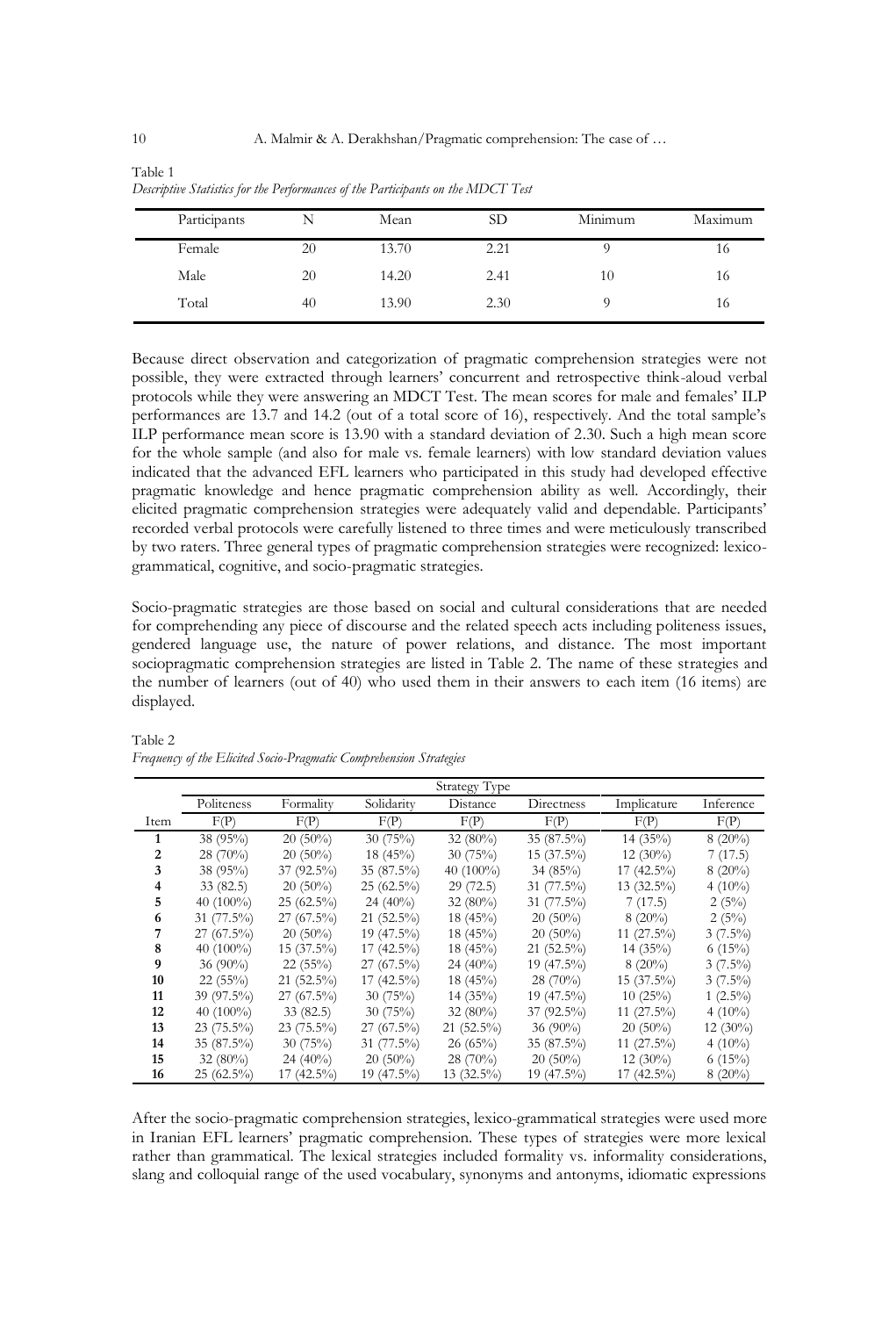and appropriate collocations. Based on what the students said in their concurrent and retrospective verbal protocols, the strategies related to grammar were the least used types of strategies which helped in pragmatic comprehension.

|                | Lexical     | Grammatical |
|----------------|-------------|-------------|
| Item           | F(P)        | F(P)        |
| $\mathbf{1}$   | 27 (67.5%)  | $3(7.5\%)$  |
| $\overline{c}$ | $18(45\%)$  | 2(5%)       |
| $\mathfrak{Z}$ | 33 (82.5)   | 2(5%)       |
| $\overline{4}$ | 23 (75.5%)  | $5(12.5\%)$ |
| $\mathbf 5$    | 29 (72.5)   | $3(7.5\%)$  |
| 6              | 31 (77.5%)  | $5(12.5\%)$ |
| $\overline{7}$ | 16 (40%)    | $4(10\%)$   |
| $\,8\,$        | 26 (65%)    | $4(10\%)$   |
| 9              | 14 (35%)    | $1(2.5\%)$  |
| $10\,$         | 15 (37.5%)  | 7(17.5)     |
| 11             | 26 (65%)    | 2(5%)       |
| 12             | 15 (37.5%)  | $3(7.5\%)$  |
| 13             | $9(22.5\%)$ | 7(17.5)     |
| 14             | 30 (75%)    | $3(7.5\%)$  |
| $15\,$         | 20 (50%)    | $5(12.5\%)$ |
| $16\,$         | 10(25%)     | $1(2.5\%)$  |

Table 3 *Frequency of the Elicited Lexico-Grammatical Pragmatic Comprehension Strategies*

As far as the cognitive strategies are concerned, nearly all participants reported that they used both top-down and bottom-up processing strategies for effective pragmatic comprehension. Some participants used cross-cultural speech act comparisons and translation from L1 into L2 to comprehend better. Transfer of lexicogrammar and shared knowledge about the world and norms of conversation were claimed by some learners in their pragmatic comprehension (Table 4).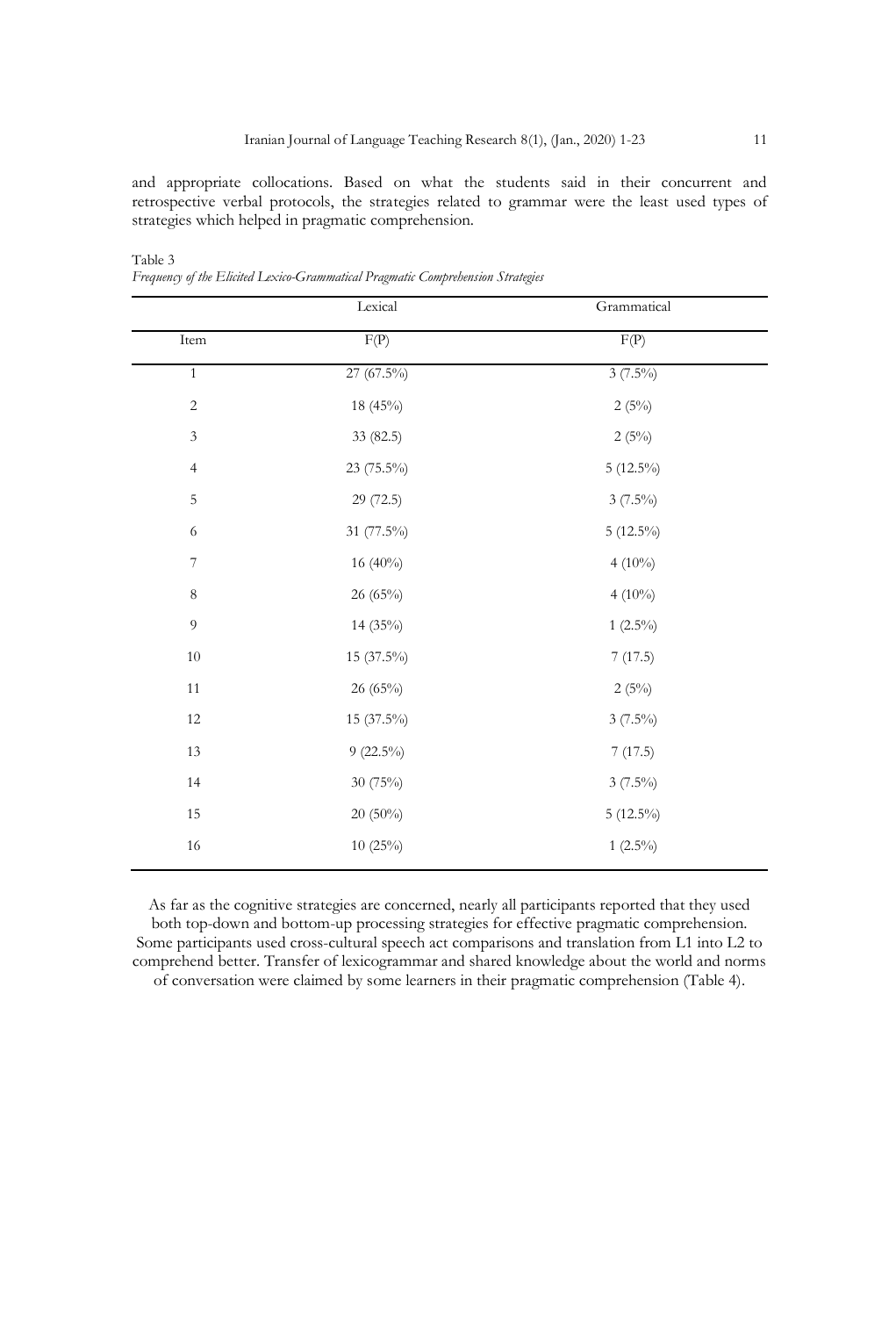| Table 4 |                                                                        |  |
|---------|------------------------------------------------------------------------|--|
|         | Frequency of the Elicited Cognitive Pragmatic Comprehension Strategies |  |

| Strategy  |                                                                                             | N(P)         |
|-----------|---------------------------------------------------------------------------------------------|--------------|
| $\bullet$ | Top-Down Processing                                                                         | $39(97.5\%)$ |
| $\bullet$ | Bottom-Up Processing                                                                        | 38 (95%)     |
| $\bullet$ | Translation from L1 into L2 to comprehend better                                            | 28 (70%)     |
| $\bullet$ | Transfer of lexicogrammar and shared knowledge about the world and<br>norms of conversation | $22(55\%)$   |
| ٠         | Cross-cultural comparisons                                                                  | $20(50\%)$   |
| $\bullet$ | Recombining the sentences                                                                   | 18 (45%)     |

To answer the second research question, the frequencies of the pragmatic comprehension strategies were compared to examine if there were any significant differences between the use of these elicited strategies by study participants. Table 5 shows the descriptive statistics for the frequency of strategy use across socio-pragmatic, lexico-grammatical, and cognitive strategies.

#### Table 5 *Descriptive Statistics for Strategy Use Frequency*

|                    | N  | Min. | Max. | Mean  | Std.<br>Deviation |
|--------------------|----|------|------|-------|-------------------|
| Socio-Pragmatic    | 40 | 32   | 40   | 35.50 | 3.18              |
| Lexico-Grammatical | 40 |      | 36   | 24.81 | 7.89              |
| Cognitive          | 40 |      |      | 4.93  | 1.80              |

As you can see in Table 6, the mean score for the number of participants who used sociopragmatic strategies is the highest (*M*=35.50), followed by the lexico-grammatical strategies (*M*=24.81) and the cognitive pragmatic comprehension strategies (*M*=4.93). This trend can be seen in the percentile ranks and median scores for strategy use as well:

Table 6

*Descriptive Statistics & Ranks for the Three Categories of Pragmatic Comprehension Strategies*

|                    |    |                  | Percentiles   |                  |                   |
|--------------------|----|------------------|---------------|------------------|-------------------|
|                    | N  | 25 <sub>th</sub> | 50th (Median) | 75 <sub>th</sub> | Mean Rank         |
| Socio-Pragmatic    | 40 | 32.25            | 34.50         | 38.75            | 2.94              |
| Lexico-Grammatical | 40 | 18.50            | 26.50         | 31.50            | 2.06              |
| Cognitive          | 40 | 3.25             | 5.00          | 6.00             | 1.00 <sub>1</sub> |

Because the distributions for the whole group's strategy use and for the use of different strategy types were not normal, Friedman Test was utilized to check if such differences in strategy use are statistically significant or not (Table 7).

Table 7 *Friedman Test Statistics for the Use of Different Pragmatic Comprehension Strategies*

| Ñ                 | 10    |  |
|-------------------|-------|--|
| Chi-Square        | 30.12 |  |
| Df<br>Asymp. Sig. | .000  |  |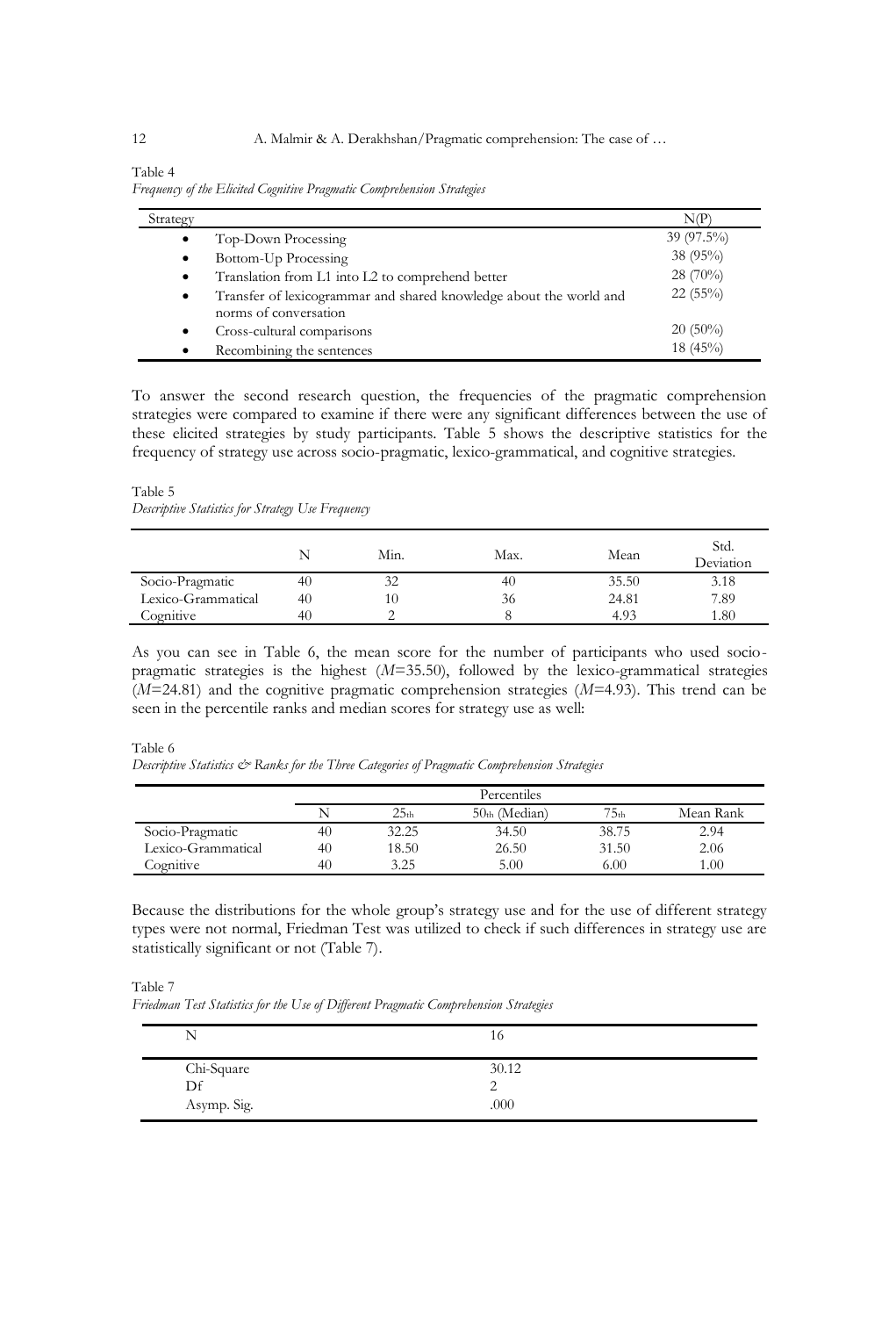Results of Friedman Test indicated that there were statistically significant differences in the type of pragmatic comprehension strategies across three different categories of socio-pragmatic, cognitive, and lexico-grammatical comprehension strategies, ( $\gamma$ 2 (2) = 30.12, n=40, p < .05). To explore the exact location of the differences, three separate Wilcoxon signed-rank tests were run for each group of the strategies.

|                             | Sociopragmatic-Lexico-grammatical | Sociopragmatic-Cognitive | Lexico-<br>grammatical -<br>Cognitive |
|-----------------------------|-----------------------------------|--------------------------|---------------------------------------|
| L                           | 3.524                             | 3.468                    | 3.518                                 |
| Asymp. Sig.<br>$(2-tailed)$ | .000                              | .001                     | .000                                  |

Table 8 *Wilcoxon Signed-Rank Tests on the Differences among Pragmatic Comprehension Strategies* 

Post hoc analysis with Wilcoxon signed-rank tests was employed with a Bonferroni correction applied, resulting in a significance level set at  $p < 017$  (.05/3=0.017). Significant differences were found between the sociopragmatic and lexico-grammatical strategies  $(Z=3.524, p=.000)$ , between the sociopragmatic and cognitive strategies  $(Z=3.468, p=0.01)$ , and between the lexicogrammatical and cognitive strategies ( $Z=3.518$ ,  $p=.000$ ). Therefore, it was concluded that sociopragmatic strategies were used more than lexico-grammatical and cognitive strategies. Also, lexico-grammatical strategies were utilized more than cognitive strategies.

The third research question probed the role of gender in the use of interlanguage pragmatic comprehension strategies. The descriptive statistics for the total use of pragmatic comprehension strategies by male and female learners are displayed in Table 9.

| Participants | N  | Mean  | SD <sub>-</sub> | Min | Max | Skewness | Kurtosis |
|--------------|----|-------|-----------------|-----|-----|----------|----------|
| Male         | 20 | 64.40 | 9.53            | 49  | 79  | 1.11     | 1.50     |
| Female       | 20 | 61.45 | 8.81            | 45  | 81  | 1.00     | .994     |
| Total        | 40 | 62.92 | 9.18            | 45  | 81  | 1.04     | 1.32     |

Table 9 *Descriptive Statistics for the Performances of the Participants on the MDCT Test*

The mean and standard deviation values for the frequency of strategy use are greater for male learners; however, other statistics are approximately the same. For male learners, the skewness is 1.11 (right-skewed) and the kurtosis is 1.50 (heavier tails than normal distribution). This distorted change from normality can be observed for the female learners' and the total sample's use of strategies. These numbers alone are not reliable predictors of departures from normality; therefore, the normality tests, the results of which are presented in Table 10, were applied.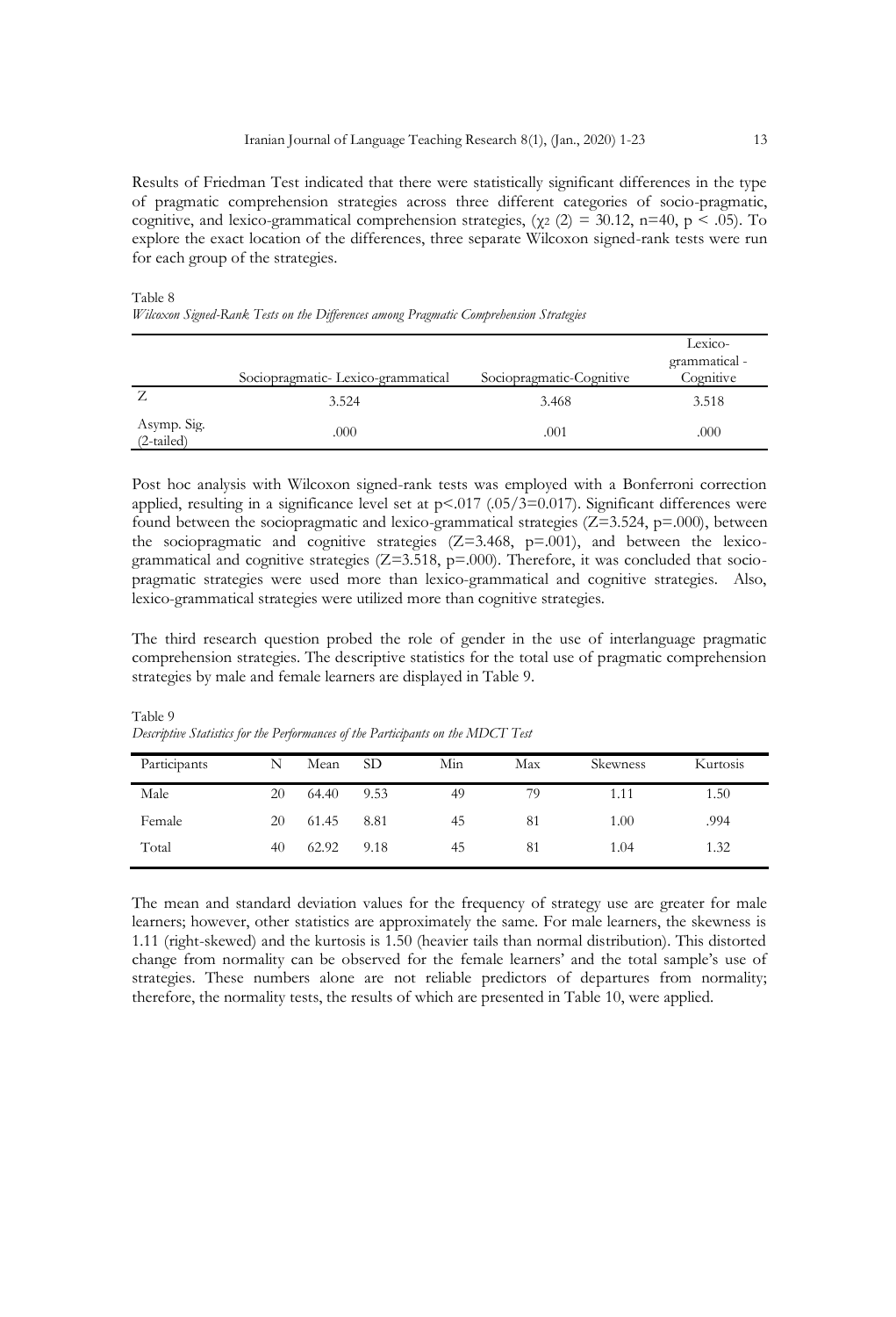|                    | Kolmogorov-Smirnov |    | Shapiro-Wilk |           |    |      |
|--------------------|--------------------|----|--------------|-----------|----|------|
|                    | Statistic          | df | Sig.         | Statistic | df | Sig. |
| Male<br>Learners   | .089               | 20 | .000         | .945      | 20 | .000 |
| Female<br>Learners | .176               | 20 | .007         | .883      | 20 | .003 |

Table 10 *Kolmogorov- Smirnov and Shapiro-Wilk's Test of Normality for Strategy Use across Gender*

Since the sample size for each group was 20, the Shapiro-Wilk's p-value was considered. The pvalue for both groups is less than  $.05$  (p=  $.000$  and  $.003$ , respectively); therefore, the distributions for the use of strategies by male and female participants were not normal. So, the non-parametric version of the independent samples t-test, i.e. Mann-Whitney U Test, was run to check the differences between two groups across the three strategy types (Table 11).

Table 11 *Ranks for Differences between Pragmatic Comprehension Strategies Used by Males vs. Females*

|                               |                 |    | Mean  |              |
|-------------------------------|-----------------|----|-------|--------------|
|                               | Gender          | N  | Rank  | Sum of Ranks |
| Socio-pragmatic strategies    | Male            | 20 | 21.40 | 428.00       |
|                               | Female          | 20 | 19.60 | 392.00       |
|                               | Total           | 40 |       |              |
| Lexico-grammatical strategies | Male            | 20 | 19.83 | 396.50       |
|                               | Female          | 20 | 21.18 | 423.50       |
|                               | Total           | 40 |       |              |
| Cognitive strategies          | Male            | 20 | 22.43 | 448.50       |
|                               | Female          | 20 | 18.58 | 371.50       |
|                               | Total           | 40 |       |              |
| Total                         | Male            | 20 | 22.25 | 445.00       |
|                               | Female<br>Total | 20 | 18.75 | 375.00       |
|                               |                 | 40 |       |              |

As shown in Table 12, Mann-Whitney U test revealed that there were not any significant differences between the socio-pragmatic (U=182,  $p=.625$ ), lexico-grammatical (U=186.50,  $p=711$ ), cognitive strategies (U=161,  $p=296$ ), and hence the total pragmatic comprehension strategies (U=165, p=.343) used by male vs. female learners.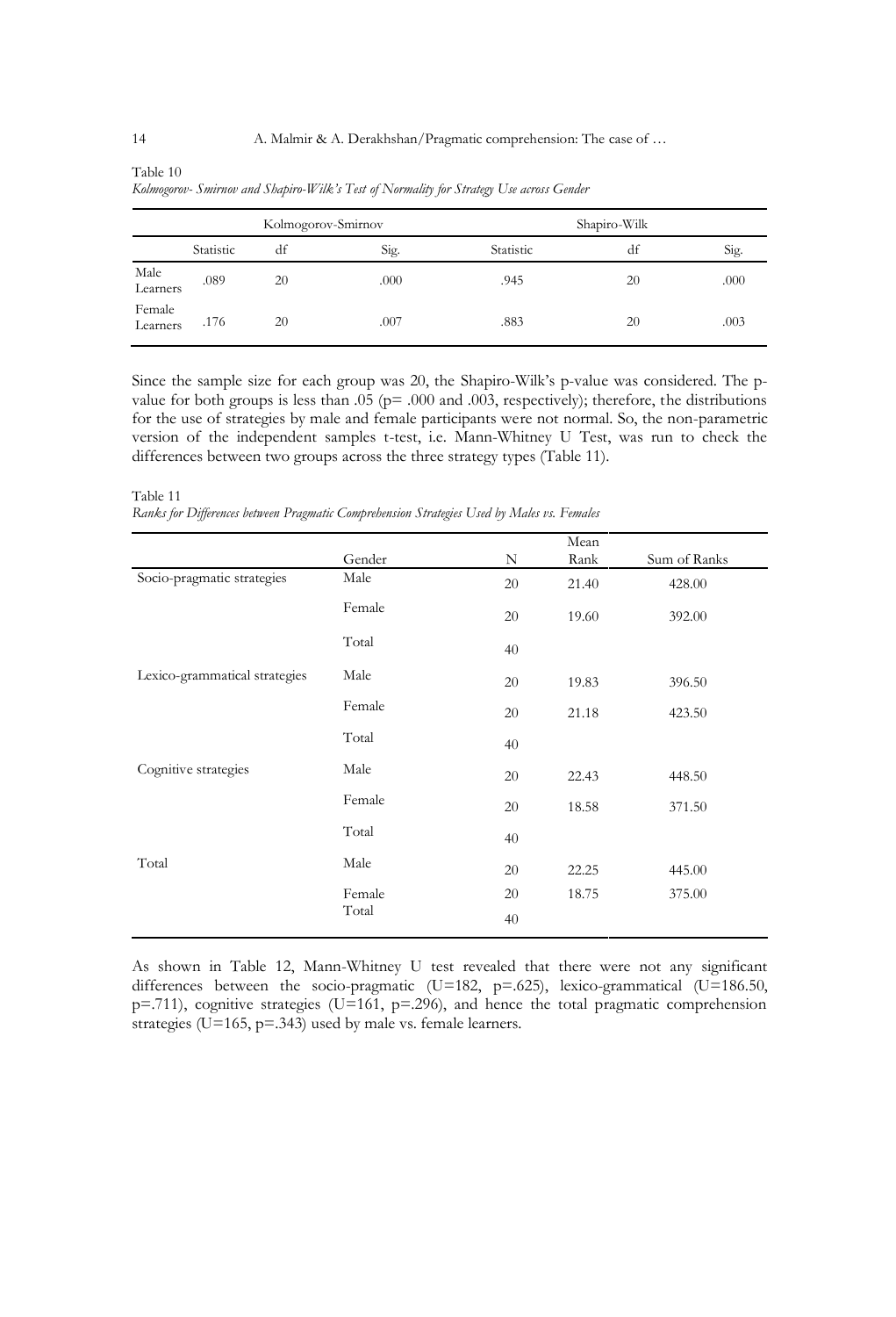Table 12

|                                  | Socio-pragmatic   | Lexico-grammatical | Cognitive         | Total             |
|----------------------------------|-------------------|--------------------|-------------------|-------------------|
| Mann-Whitney U                   | 182.000           | 186.500            | 161.500           | 165.000           |
| Wilcoxon W                       | 392.000           | 396.500            | 371.500           | 375.000           |
| Z                                | $-.489$           | $-.371$            | $-1.044$          | $-.949$           |
| Asymp. Sig. (2-tailed)           | .625              | .711               | .296              | .343              |
| Exact Sig. $[2*(1-tailed Sig.)]$ | .640 <sub>b</sub> | .718 <sub>b</sub>  | .301 <sub>b</sub> | .355 <sub>b</sub> |
| Exact Sig. (2-tailed)            | .633              | .720               | .303              | .350              |
| Exact Sig. (1-tailed)            | .317              | .360               | .152              | .175              |
| Point Probability                | .005              | .006               | .003              | .003              |

*Mann-Whitney U Test Statistics for the Differences between Pragmatic Comprehension Strategies Used by Males vs. Females <sup>a</sup>*

a. Grouping Variable: Gender

b. Not corrected for ties.

Accordingly, it was concluded that there were not any significant differences between male vs. female Iranian EFL learners in the use of socio-pragmatic, lexico-grammatical, and cognitive pragmatic comprehension strategies.

## **Discussion**

The first and the most significant finding of this study was the categorization of interlanguage pragmatic comprehension strategies. This study revealed that pragmatic comprehension is a manifold process involving the simultaneous use of different socio-pragmatic, lexico-grammatical and cognitive strategies. Based on the findings of this study, the socio-pragmatic comprehension strategies were those tactics based upon social and cultural considerations that are needed for comprehending any piece of discourse and the related speech acts. Pragmalinguistic or lexicogrammatical comprehension strategies are defined as those that help learners choose the most socially appropriate words and structures. Moreover, cognitive pragmatic comprehension strategies are related to how we plan and act to comprehend the intended meanings or the illocutionary force of speech acts based upon the contextual clues and the previously acquired schemata and knowledge of the world.

This classification is indirectly supported by some studies, i.e. some earlier researchers have mentioned one or two of these types of strategies in interlanguage pragmatic comprehension by using similar or different terminologies (Garcia, 2004; Lee, 2010; Perez, 2017; Taguchi, 2003, 2011). Garcia (2004), for example, argued that pragmatic comprehension is achieved through the use of cognitive knowledge, shared knowledge about the world, linguistic ability, and contextual factors that help learners infer meanings expressed by the L2 speech acts. In fact, Garcia (2004) has implicitly introduced the three different pragmatic comprehension strategies though she did not present any classification. Lee (2010) also contended that L2 pragmatic comprehension is mainly the result of the use of sociopragmatic knowledge retrieval processes. In a similar vein, Perez (2017) mentioned a range of lexico-grammatical and sociopragmatic tactics which underlie the comprehension of direct and indirect speech acts as the building blocks of interlanguage pragmatic competence. Although she did not use the word strategy, Taguchi (2011) asserted that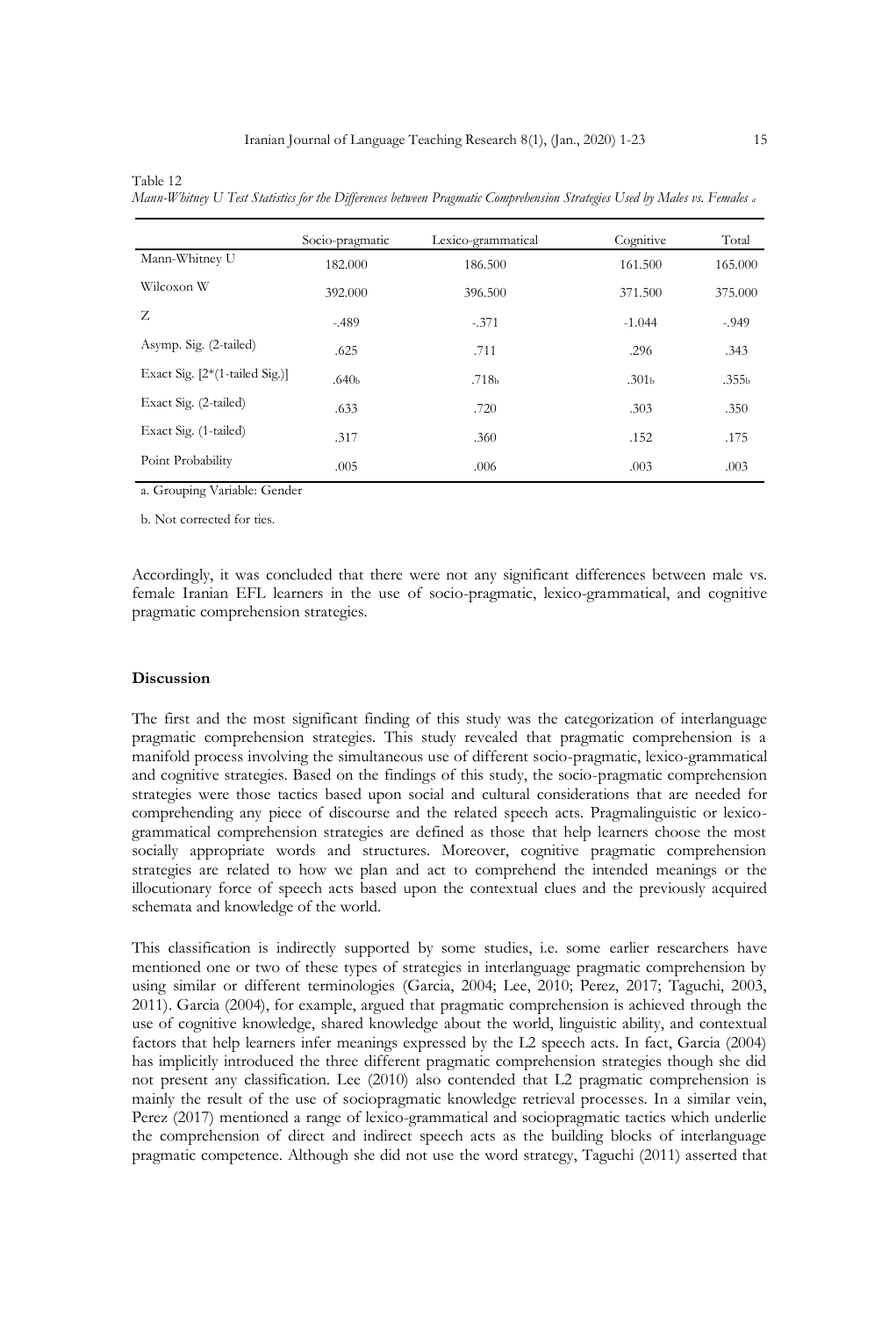using pragmalinguistic knowledge (lexico-grammatical choices) is the most important procedure in EFL Japanese learners' pragmatic comprehension.

The second seminal finding of the present research was that Iranian EFL learners used more socio-pragmatic comprehension strategies compared to lexico-grammatical and cognitive pragmatic strategies. This finding that socio-pragmatic knowledge is the most crucial factor in L2 pragmatic comprehension influencing the choice of lexico-grammar is supported by some theoretical conceptualizations (Kasper & Rose, 2002; Schauer, 2009) and empirical studies (Taguchi, 2008a, 2013). Schauer (2009) noted that pragmatic comprehension requires the effective use of sociopragmatic knowledge which is manifested in the special vocabulary and grammar of the L2. Politeness, for example, motivates the interactants to use the special vocabulary for a specific situation considering social and cultural appropriateness. In fact, we can say that sociopragmatic knowledge is the first phase of producing a special utterance in any kind of real-world interaction which determines the meaning and form of discourse. As articulated by Kasper and Rose, (2002), familiarity with sociocultural knowledge, social norms, and accepted discourse regularities in the target language is necessary for pragmatic comprehension. Taguchi (2017) maintained that awareness of socio-pragmatic knowledge is the main cornerstone of interlanguage pragmatic comprehension. This knowledge determines politeness, the degree of formality and informality, the accepted level of directness and indirectness, and indirectly restricts the use of semantic and syntactic structures in a contextualized piece of discourse in real-world situations.

This investigation also suggested two points about lexico-grammatical pragmatic comprehension strategies. First, lexical choices were more determinant than grammatical or structural choices in L2 pragmatic comprehension. Second, these lexico-grammatical pragmatic comprehension strategies did not act alone; rather they were used under the influence of the cognitive and pragmatic comprehension strategies, signifying that lexico-grammar is just a vehicle for conveying higher functional choices. Therefore, it can be said that lexico-grammatical strategies are used in third place after socio-pragmatic and cognitive strategies in comprehending L2 discoursal chunks. This finding is in line with Taguchi et al.'s (2016) study. Their study also advocated that lexical clues more satisfactorily help L2 pragmatic comprehension than the mere grammatical clues. Taguchi et al. (2016) argued that the ability to employ vocabulary knowledge including formality vs. informality, the connotative and denotative meanings, degree of directness and indirectness, use of different sentence types (imperatives, affirmative or negative statements, and integrative ones), mood and modality, metaphors and ironies, familiarity with colloquial and slang words, and familiarity with the gender preferences demonstrated through the choice of L2 lexicon are considered to be integral for interlanguage pragmatic comprehension.

As far as the cognitive strategies in interlanguage pragmatic comprehension are concerned, it can be observed that most learners who participated in the study said that they used both top-down and bottom-up processing strategies. Bottom-up processing of the linguistic elements or lexicogrammar of the discourse occurring in the working memory, as introduced by Perez (2017), and then top-down processing of the socio-pragmatic and contextual clues to reconstruct and comprehend the meaning are two main classes of cognitive pragmatic comprehension strategies. By top-down processing strategies, it is meant using the shared knowledge of the world, presuppositions, schemata, and scripts form long-term memory and short-term memory. Most of the interviewees reported that they used top-down and bottom-up processing pragmatic comprehension strategies in a sequence. First, they employed bottom-up processing of the contextual and lexico-grammatical clues and then they used top-down processing to activate their shared knowledge of the world by using socio-pragmatic strategies. They also added that they employed this dynamic cycle many times before deciding on the intended meaning with certainty. Some studies disapprove this finding. For instance, Garcia (2004) accentuated the dominance and priority of top-down processing in understanding L2 indirect speech acts, claiming that this cognitive tendency is in agreement with the priority of socio-pragmatic and lexical knowledge in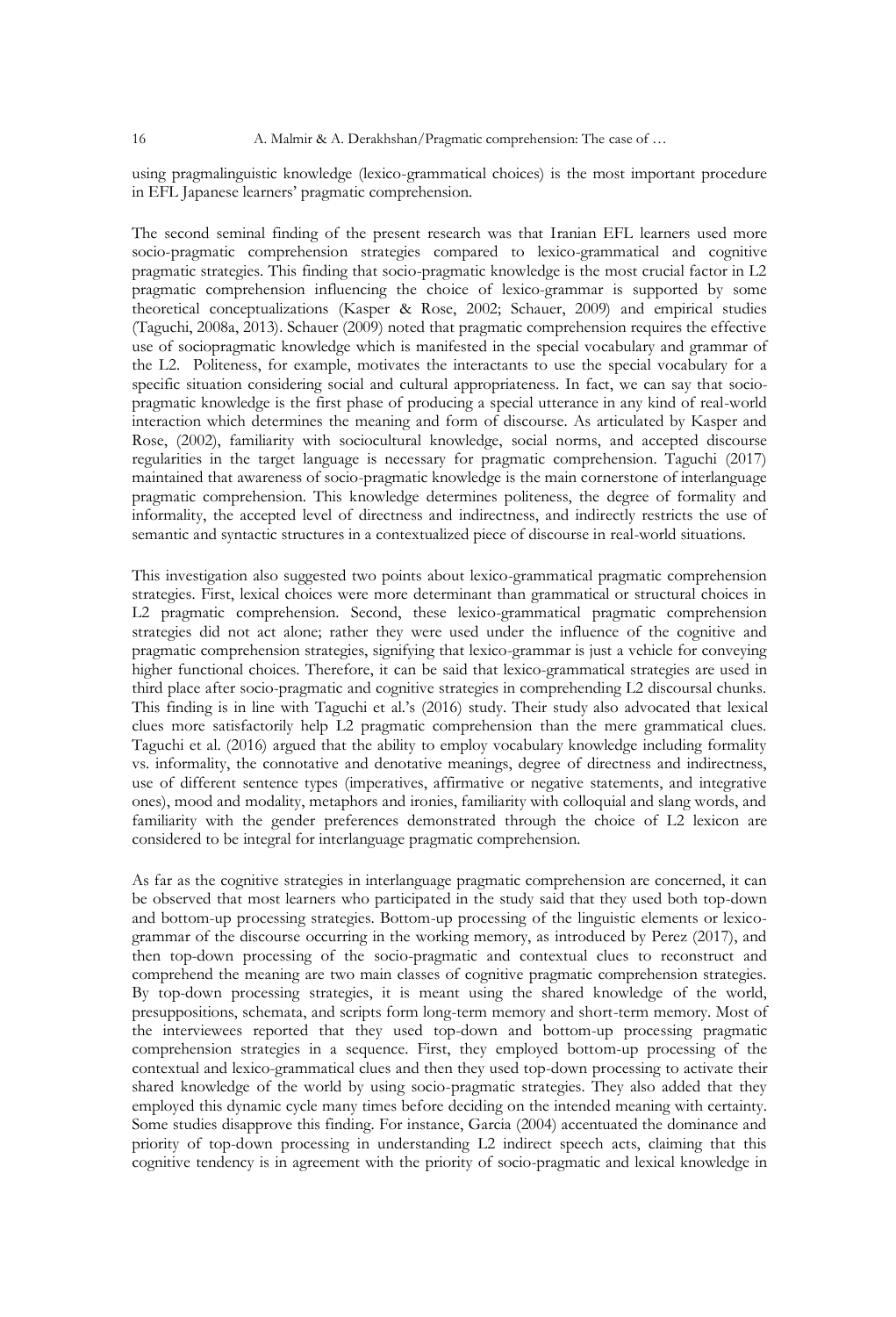pragmatic comprehension. Taguchi (2008b), however, gave her support to the necessity of both top-down and bottom-up processing in decoding, interpreting, and comprehending comprehension.

The third finding of the present research revealed that participants' gender did not play any significant role in the choice and frequency of the interlanguage pragmatic comprehension strategies. Though many previous studies argued for the significant differences in the pragmatic production patterns between male and female L2 learners (Geluykens & Kraft, 2002, 2007; Herbert, 1990; Parisi & Wogan, 2006), no empirical finding argues for or against gender-based difference in the use of pragmatic comprehension strategies. The findings of this study are in line with those studies that have adopted a neutral gender role for pragmatic production and pragmatic comprehension (Kasper & Schmidt, 1996; Kasper & Rose, 2002) and also those studies about the use of general language learning strategies (LLS) by two genders (see Ellis, 2008 for a complete list). This neutral role can be generalized to the use of interlanguage pragmatic comprehension strategies.

## **Conclusion and Implications**

The present investigation was launched to probe into the interlanguage pragmatic comprehension strategies used by Iranian advanced EFL learners in their comprehension of speech acts as the core of pragmatic competence. The main findings of this study are as follows: First, interlanguage pragmatic comprehension strategies were classified into three categories based on content similarities: socio-pragmatic, lexico-grammatical, and cognitive. Second, it was deduced that Iranian EFL learners used more socio-pragmatic comprehension strategies than the other two categories. The second frequently used type of pragmatic comprehension strategy was lexicogrammatical (pragmalinguistic) strategies and finally, cognitive pragmatic comprehension strategies occupied the third position in the classification. The difference in the use of lexicogrammatical and cognitive pragmatic comprehension strategies was also significant.

Third, the most frequently used sociopragmatic comprehension strategies were those that helped in understanding politeness, formality, solidarity, distance, directness, implicature, and inference issues. Moreover, as far as the second type of interlanguage pragmatic strategies is concerned, it was found that lexical strategies were more frequently used compared to grammatical strategies. Regarding the cognitive pragmatic comprehension strategies, both bottom-up and top-down processing strategies were employed in a chain of dynamic cycles to decipher the pragmatic meaning from the context of the situation and from the broader sociocultural context. Fourth, it was related to the difference between pragmatic comprehension strategies used by male vs. Female Iranian EFL learners. No significant difference was observed for two genders' use of total pragmatic comprehension strategies and also for the use of any categories of socio-pragmatic, lexico-grammatical, and cognitive strategies.

The findings of the study have some pedagogical implications for L2 language learners and language teachers. In light of the results gained, it is suggested that instructors need to make sensitize their learners to socio-pragmatic, lexico-grammatical, and cognitive strategies. Another suggested implication is that the interface of pragmatic knowledge and lexicon of the language plays a very essential role in L2 interlanguage pragmatic comprehension, and it should be treated more seriously. Accordingly, giving awareness about the lexico-grammatical pragmatic strategies in general and about lexico-pragmatic strategies, in particular, is necessary for L2 learners. Pragmalinguistic and sociopragmatic knowledge should grow hand in hand, and as the results indicated, students favored sociopragmatic strategies more than pragmalinguistic and cognitive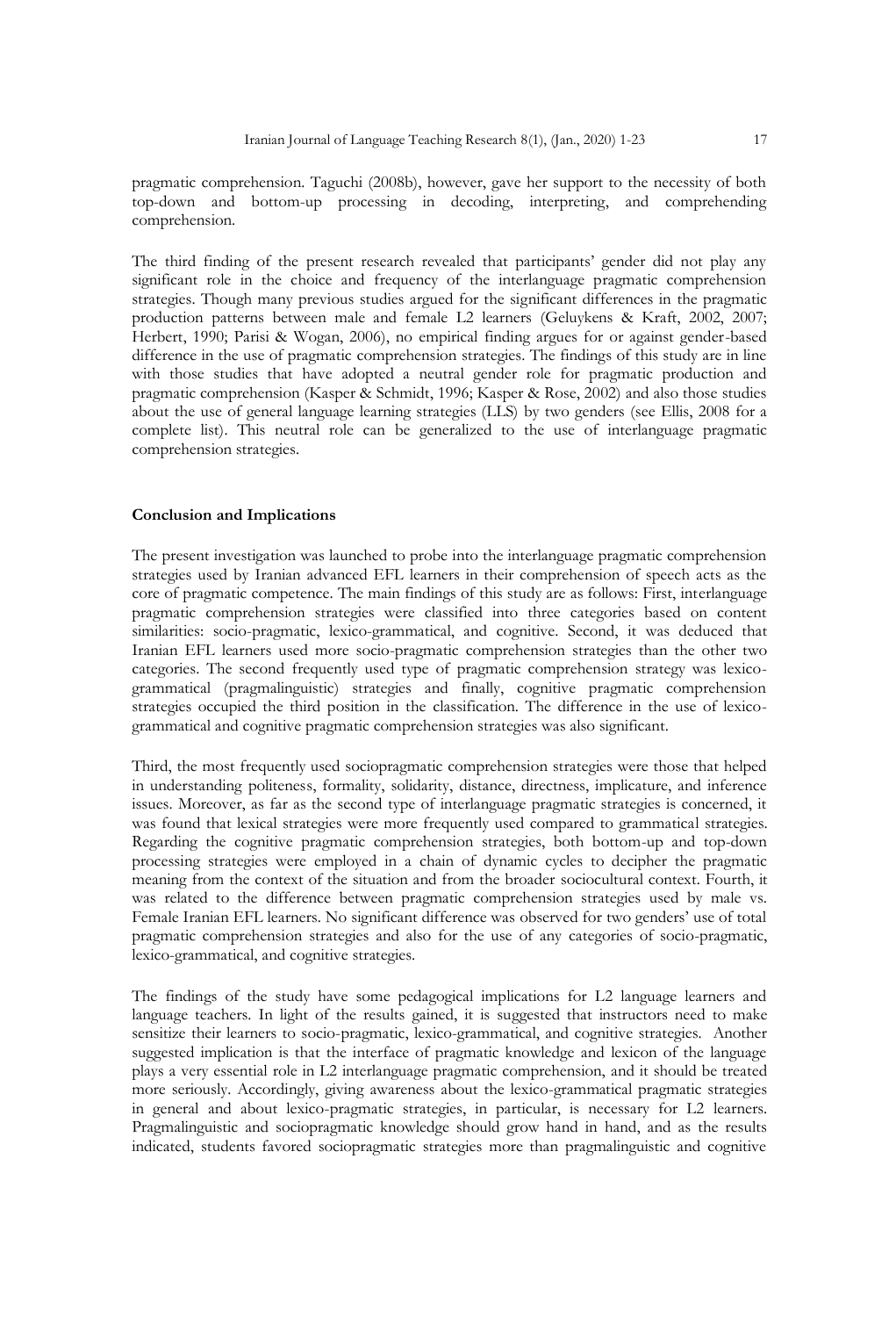strategies. Therefore, teachers can also teach L2 learners how to use more effective pragmalinguistic strategies and cognitive top-down and bottom-up processing strategies for better pragmatic comprehension.

Like any other study in interlanguage pragmatic comprehension, this study suffered from some limitations. The first limitation was the number of learners who participated in the study. Better-Designed research with a larger sample is needed to increase the internal validity and generalizability of the findings of this study. In addition, a more controlled approach in using verbal protocols can yield more insightful self-reports from the learners. The ability of the learners in noticing the gaps in their own pragmatic comprehension and its strategies is an invaluable topic that can be investigated in another study. The relationship between individual learners' learning styles and their pragmatic comprehension strategies can also be further researched in another well-designed inquiry.

## **References**

- Alemi, M., & Khanlarzadeh, N. (2016). Pragmatic assessment of request speech act of Iranian EFL learners by non-native English speaking teachers. *Iranian Journal of Language Teaching Research, 4*(2), 19-34.
- Bachman, L., & Palmer, A. (2010). *Language assessment in practice*. Oxford, UK: Oxford University Press.
- Bardovi-Harlig, K. (2005). Contextualizing interlanguage pragmatics. In A. Tyler (Ed.). *Language in use: Cognitive and discourse perspectives on language and language learning* (pp. 65-84). Washington, DC: Georgetown University Press.

Bardovi-Harlig, K. (2013a). Developing L2 pragmatics. *Language Learning, 63*(Suppl.1), 68-86.

- Bardovi-Harlig, K. (2013b). On saying the same thing: Assessing the production of conventional expressions in L2 pragmatics. In T. Greer, D. Tatsuki, & C. Roever (Eds.), *Pragmatics and language learning* (Vol. 13, pp. 191-211). Honolulu: University of Hawai'i, National Foreign Language Resource Center.
- Bardovi-Harlig, K. (2015). Designing instructional effect studies for L2 pragmatics: A guide for teachers and researchers. In S. Gesuato, F. Bianchi, & W. Cheng (Eds.) *Teaching, learning and investigating pragmatics: Principles, methods and practices* (pp. 135-164). Cambridge Scholars Publishing.
- Barron, A. (2003). *Acquisition in interlanguage pragmatics: Learning how to do things with words in a studyabroad context*. London: John Benjamin.
- Birjandi, P., & Derakhshan, A. (2014). Pragmatic comprehension of apology, request and refusal: An investigation on the effect of consciousness-raising video-driven prompts. *Applied Research on English Language, 3*(1), 67-86.
- Bouton, L. (1994). Can NNS skill in interpreting implicature in American English be improved through explicit instruction? A pilot study. *Pragmatics and Language Learning Monograph Series, 5,* 88-108.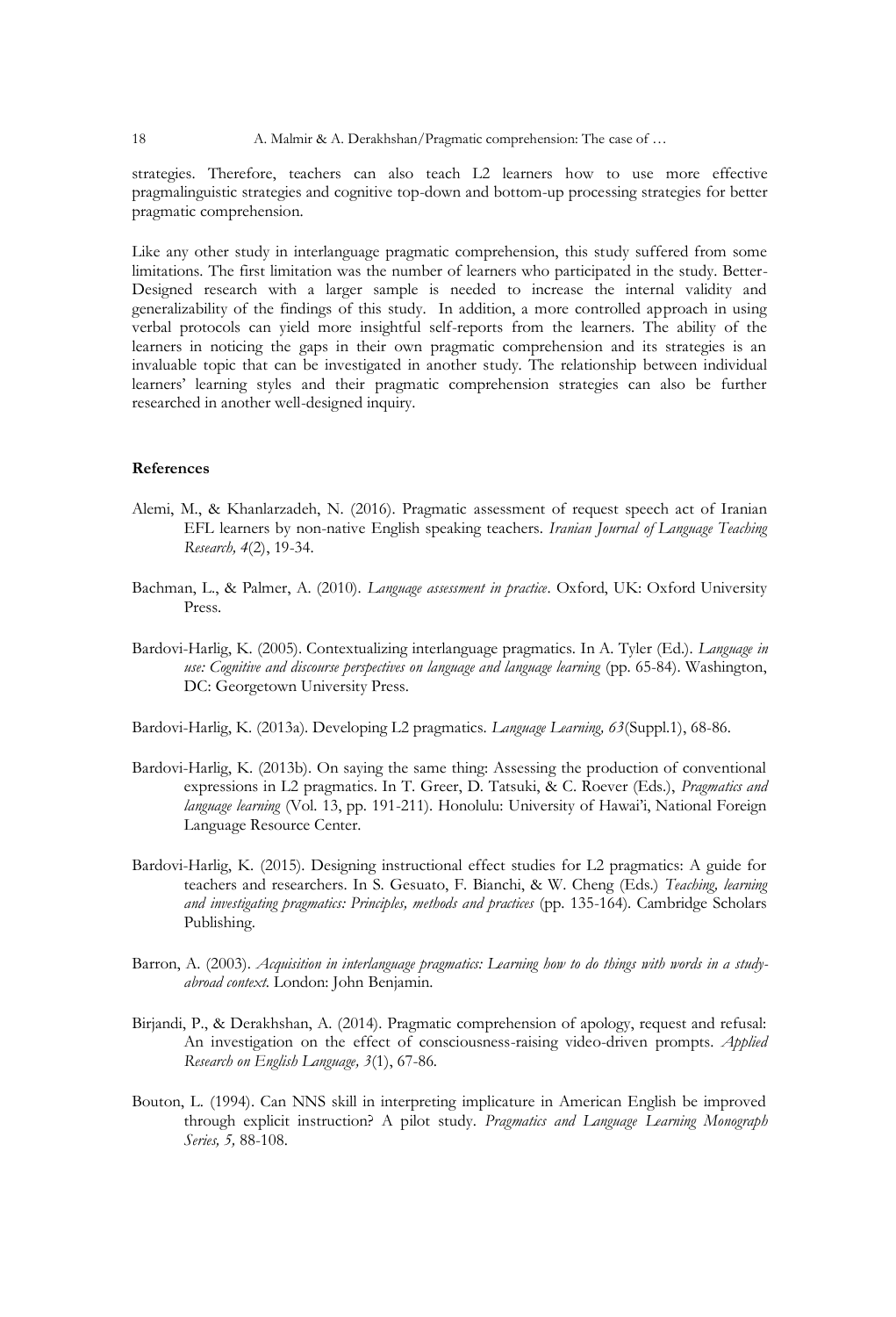- Cohen, A. D., & Olshtain, E. (1993). The production of speech acts by EFL learners. *TESOL Quarterly, 27*(1), 33-56.
- Corsetti, C. R. (2014). Strategy-based listening and pragmatic comprehension. *BELT: Brazilian English Language Teaching Journal, 5*(1), 4-14.
- Derakhshan, A., & Arabmofrad, A. (2018). The impact of instruction on the pragmatic comprehension of speech acts of apology, request, and refusal among Iranian intermediate EFL learners. *English Teaching & Learning, 42*(1), 75-94.
- Derakhshan, A., & Eslami, Z. (2015). The effect of consciousness-raising instruction on the pragmatic development of apology and request. *The Electronic Journal of English as a Second Language, 18*(4). Retrieved in February 2016 from: http://teslej.org/wordpress/issues/volume18/ej72/
- Derakhshan, A., & Eslami, Z. R. (2020). The effects of metapragmatic awareness, interactive translation, and discussion through video-enhanced input on the Iranian upperintermediate EFL learners' comprehension of implicatures. *Applied Research on English Language, 9*(1), 637-664.
- Dörnyei, Z. (2007). *Research methods in applied linguistics.* Oxford: Oxford University Press.
- Ellis, R. (2008). *The study of second language acquisition.* (2nd ed.) Oxford: Oxford University Press.
- Felix-Brasdefer, J. C. (2008). Data collection methods in speech act performance: DCTs, role plays, and verbal reports. In A. Martinez-Flor, & E. Uso-Juan (Eds.), *Speech act performance: Theoretical, empirical and methodological issues* (pp.41-56). London: John Benjamin Publishing.
- Garcia, P. (2004). Developmental differences in speech act recognition: A pragmatic awareness Study. *Language Awareness, 13*(2), 96-115.
- Geluykens, R., & Kraft, B. (2002). Complaining in French L1 and L2: A cross-linguistic investigation. *EUROSLA Yearbook*, *2*(1), 227-242.
- Geluykens, R., & Kraft, B. (2007). Gender variation in native and interlanguage complaints. In B. Kraft, & R. Geluykens (Eds.), *Cross-cultural pragmatics and interlanguage English* (pp. 143– 158). Muenchen: Lincom-Europa.
- Grice, H.P. (1975). Logic and conversation. In P. Cole, & J. L. Morgan (Eds.), *Speech acts* (pp. 41– 58). New York, NY: Academic Press.
- Hallgren, K. A. (2012). Computing inter-rater reliability for observational data: An overview and tutorial. *Tutor Quant Methods Psychol, 8*(1), 23-24.
- Hayes, A. (2007). Krippendorff K: Answering the call for a standard reliability measure for coding data. *Common Methods Measures, 1*(1), 77-89.
- Herbert, R. K. (1990). Sex-based differences in compliment behavior. *Language in Society*, *19*, 227- 242.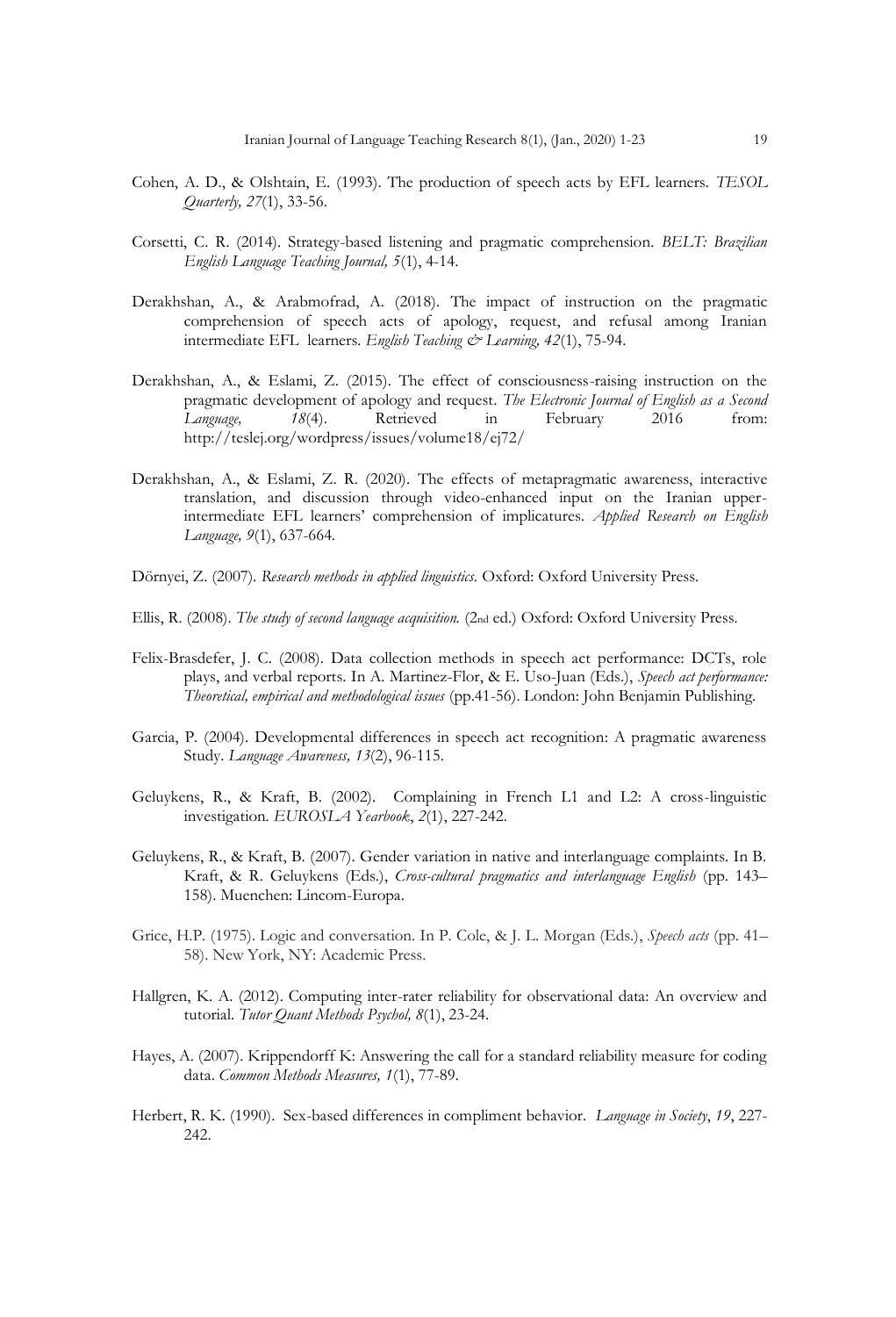- House, J. (2003). Teaching and learning pragmatic fluency in a foreign language: The case of English as a lingua franca. In A. Martinez Flor, E. Uso´ Juan, & A. Ferna´ndez Guerra (Eds.), *Pragmatic competence and foreign language teaching* (pp. 133-159). Castello` de la Plana: Publicacions de la Universitat Jaume.
- Kasper, G. (1984). Pragmatic comprehension in learner native speaker discourse. *Language Learning, 34*(4), 1-20.
- Kasper, G. (2001). Four perspectives on L2 pragmatic development. *Applied Linguistics, 22*(4), 502- 530.
- Kasper, G., & Roever, C. (2005). Pragmatics in second language learning. In E. Hinkel (Ed.), *Handbook of research in second language teaching and learning* (pp. 317-334). Mahwah: NJ: Lawrence Erlbaum Publishing.
- Kasper, G., & Rose, K. (2002). *Pragmatic development in a second language*. Boston, MA: Blackwell.
- Kasper, G., & Schmidt, R. (1996). Developmental issues in interlanguage pragmatics. *Studies in Second Language Acquisition, 18*(2), 149-169.
- Kelly, S. D. (2001). Broadening the units of analysis in communication: Speech and nonverbal behaviors in pragmatic comprehension. *Journal of Child Language, 28*(2), 325-349.
- Krulatz, A. (2018). Development of pragmalinguistic and pragmatic skills in children versus adult L2 learners. *The TESOL Encyclopedia of English Language Teaching.* Retrieved in January 2018 from: https://onlinelibrary.wiley.com/doi/10.1002/9781118784235.eelt0231
- Lee, C. (2010). An exploratory study of the interlanguage pragmatic comprehension of young learners of English. *Pragmatics, 20*(3), 343-373.
- Longobardi, E., Lonigro, A., & Laghi, F. (2017). Pragmatic language development in 18- to 47 month-old Italian children: A study with the language use inventory. *First Language, 37*(3), 252-266.
- Loukusa, S., Leinonen, E., & Ryder, N. (2007). Development of pragmatic language comprehension in Finnish-speaking children. *First Language, 27*(3), 279-296.
- Malmir, A. (2015). *An investigation of the interlanguage pragmatic learning strategies (IPLS) used by high vs. low pragmatic achievers: A case of Iranian EFL learners*. Unpublished Ph.D. dissertation. Allameh Tabatab'I University, Tehran, Iran.
- Matsumura, S. (2003). Modelling the relationship among interlanguage pragmatic development, L2 proficiency, and exposure to L2. *Applied Linguistics, 24*(4), 465–491.
- Parisi, C., & Wogan, P. (2006). Compliment topics and gender. *Women and Language, 29*(2), 21-28.
- Park, S. (2009). Verbal report in language testing. *The Journal of Kanda University of International Studies, 21*(2), 287-301.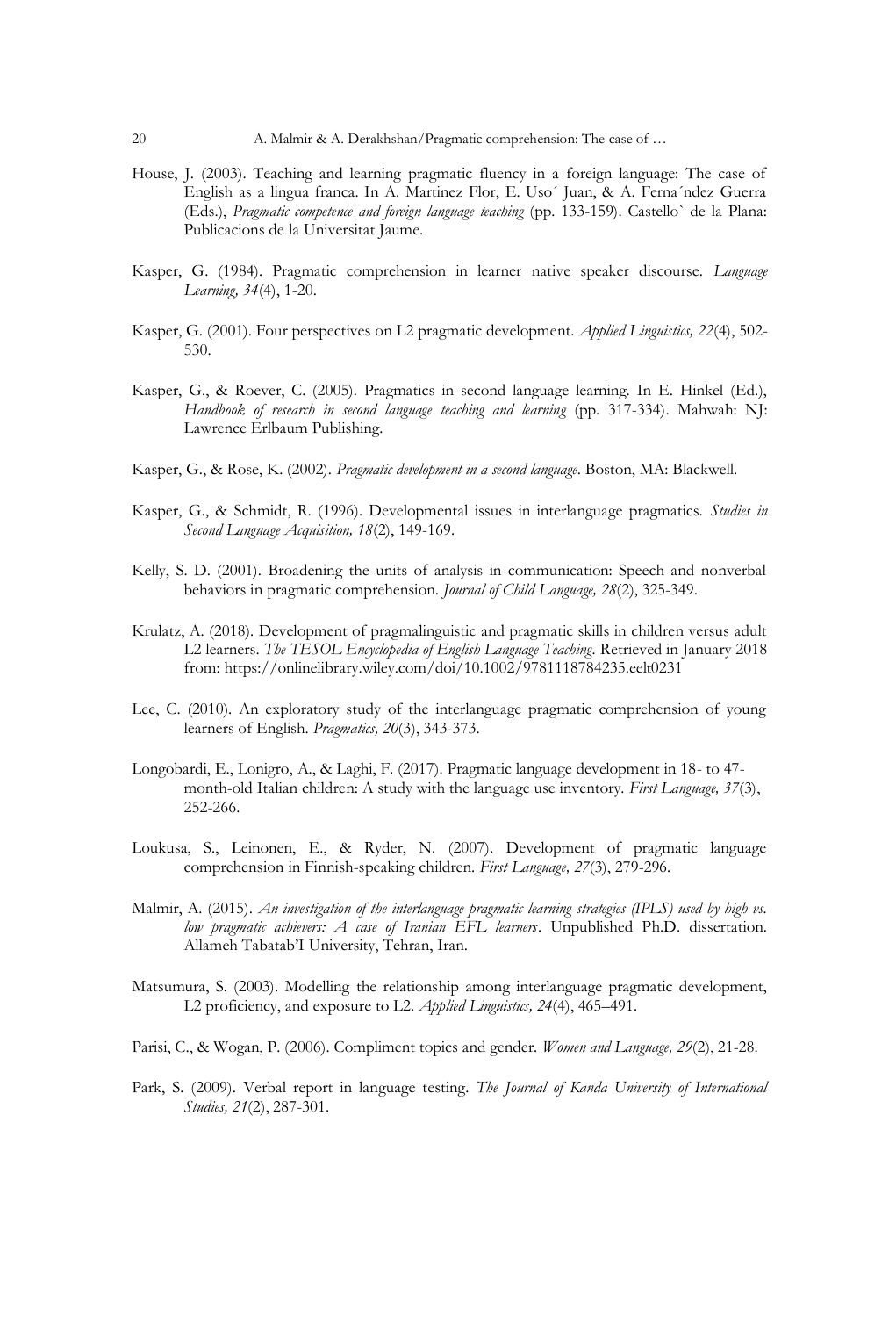- Perez, C. J. (2017). Pragmatic comprehension of English refusals by Spanish-English bilinguals. *LSU Doctoral Dissertations*. Retrieved December 21st from 4102.http://digitalcommons. lsu.edu/gradschool\_dissertations/ 4102
- Rose, K. R. (2000). An exploratory cross-sectional study of interlanguage pragmatic development. *Studies in Second Language Acquisition, 22*(1), 27-67.
- Ross, S. J., & Kasper, G. (Eds.) (2013). *Assessing second language pragmatics.* Basingstoke, Hampshire, UK: Palgrave Macmillan.
- Sadeghi, K., & Abolfazli Khonb, Z. (2015). [Review of the book *The Routledge handbook of language testing* by G. Fulcher & F. Davidson]*. Iranian Journal of Language Teaching Research, 3*(2), 129- 133.
- Schauer, G. A. (2004). May you speak louder maybe? Interlanguage pragmatic development in requests. In S. Foster-Cohen, & M. Sharwood-Smith (Eds.), *EUROSLA Yearbook (Vol. 4)*  (pp. 253–273). Amsterdam, MA: John Benjamin.
- Schauer, G. A. (2005). *Interlanguage pragmatic development of German learners of English: A longitudinal multimedia investigation* (Unpublished doctoral dissertation). University of Nottingham, United Kingdom.
- Schauer, G. A. (2009). *Interlanguage pragmatic development: The study abroad context*. London: Continuum.
- Shardacova, M. (2016). American learners' comprehension of Russian textual humor. *The Modern Language Journal, 100*(2), 466-483
- Taguchi, N. (2002). An application of relevance theory to the analysis of L2 interpretation processes: The comprehension of indirect replies. *International Review of Applied Linguistics, 40*(2), 151-176.
- Taguchi, N. (2003). *Pragmatic performance in comprehension and production of English as a second language*  (Unpublished doctoral dissertation). Northern Arizona University, Flagstaff.
- Taguchi, N. (2005). Comprehending implied meaning in English as a second language. *The Modern Language Journal, 89*(4), 543-562.
- Taguchi, N. (2007). Development of speed and accuracy in pragmatic comprehension in English as a foreign language. *TESOL Quarterly, 41*(2), 313-338.
- Taguchi, N. (2008a). Cognition, language contact, and the development of pragmatic comprehension in a study-abroad context. *Language Learning*, *58*(1), 33-71.
- Taguchi, N. (2008b). Pragmatic comprehension in Japanese as a foreign language. *The Modern Language Journal*, *92*(4), 558-576.
- Taguchi, N. (2009). Corpus-informed assessment of L2 comprehension of conversational implicatures. *TESOL Quarterly*, *43*(4), 738-749.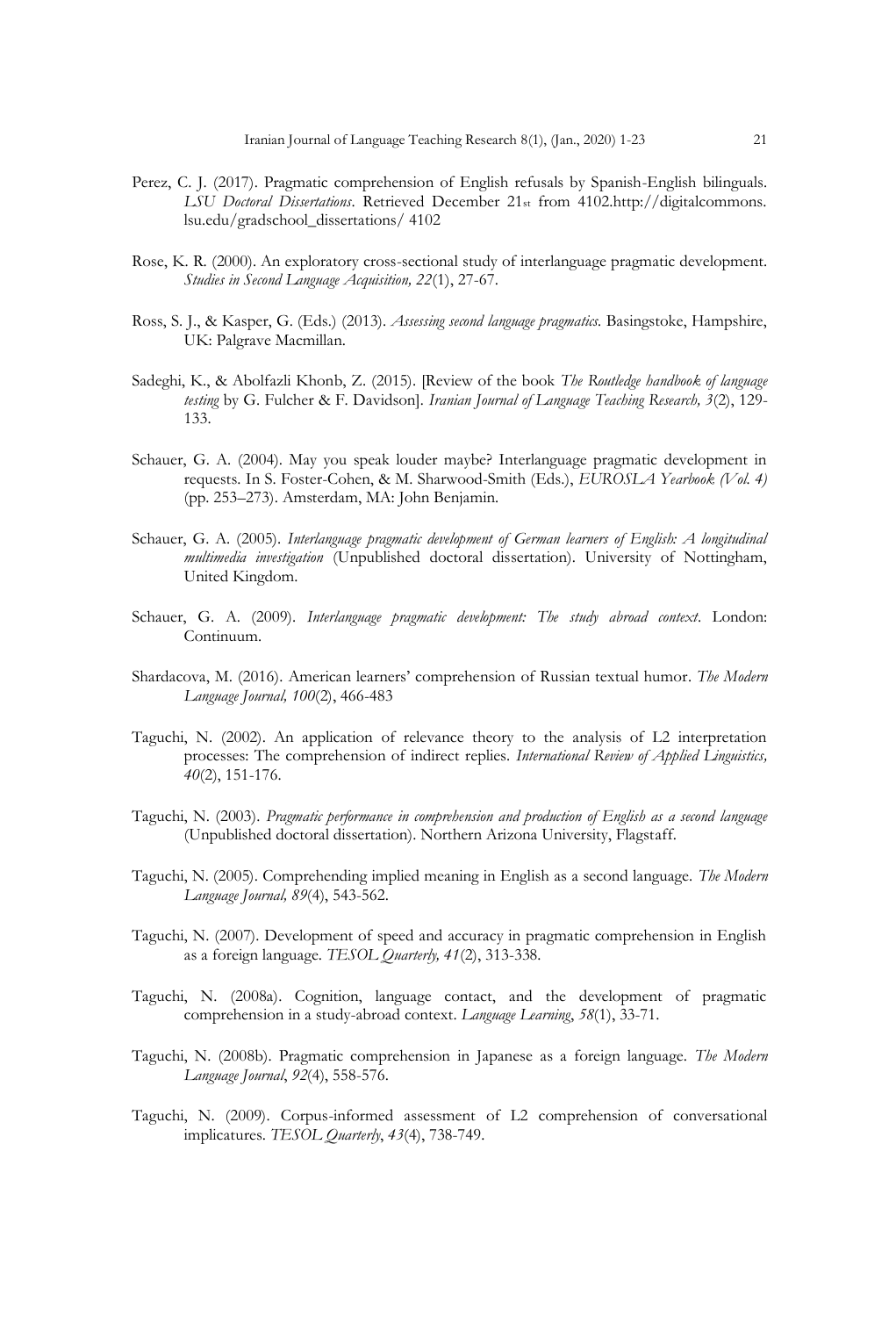- Taguchi, N. (2011). Teaching pragmatics: Trends and issues. *Annual Review of Applied Linguistics, 31*, 289-310.
- Taguchi, N. (2013). Comprehension of conversational implicature in L2 Chinese. *Pragmatics & Cognition, 21*(1), 139-157.
- Taguchi, N. (2014). Development of interactional competence in Japanese as a second language: Use of incomplete sentences as interactional resources. *The Modern Language Journal, 98*(2), 518-535.
- Taguchi, N. (2015). Contextually speaking: A survey of pragmatics learning abroad, in class and online. *System, 48*(1), 2-30.
- Taguchi, N. (2017). Interlanguage pragmatics. In A. Barron, P. Grundy, & G. Yueguo (Eds.), *The Routledge handbook of pragmatics* (pp. 153–167). Oxford/New York: Routledge.
- Taguchi, N., Li, S., & Liu, Y. (2013). Comprehension of conversational implicature in L2 Chinese. *Pragmatics and Cognition*, *21*(1), 139-157.
- Taguchi, N., Gomez-Laich, P. M., & Arrufat-Marqués, M. J. (2016). Comprehension of indirect meaning in Spanish as a foreign language. *Foreign Language Annals*, *49*(4), 677-698.
- Taguchi, N., & Roever, C. (2017). *Second language pragmatics*. Oxford: Oxford University Press.
- Tajeddin, Z., & Ahmadi Safa, M. (2010). *An investigation on the interrelationship between advanced EFL male/female learners' lexico-grammatical proficiency and ILP competence.* Paper presented at the First ELT Postgraduate Conference, Allameh Tabataba'i University. Tehran, Iran.
- Tajeddin, Z., & Malmir, A. (2014). Knowledge of L2 speech acts: Impact of gender and language learning experience. *Journal of Modern Research in English Language Studies, 1*(2), 1- 21.
- Tajeddin, Z., & Malmir, A. (2015). The construct of interlanguage pragmatic learning Strategies: investigating preferences of high vs. low pragmatic performers. *The Journal of Teaching Language Skills (JTLS), 6*(4), 153-180.
- Takahashi, S., & Roitblat, H. L. (1994). Comprehension process of second language indirect requests. *Applied Psycholinguistics, 15*(4), 475-506.
- Woodfield H. (2008). Problematising discourse completion tasks: Voices from verbal report. *Evaluation and Research in Education, 21*(1), 43-69.